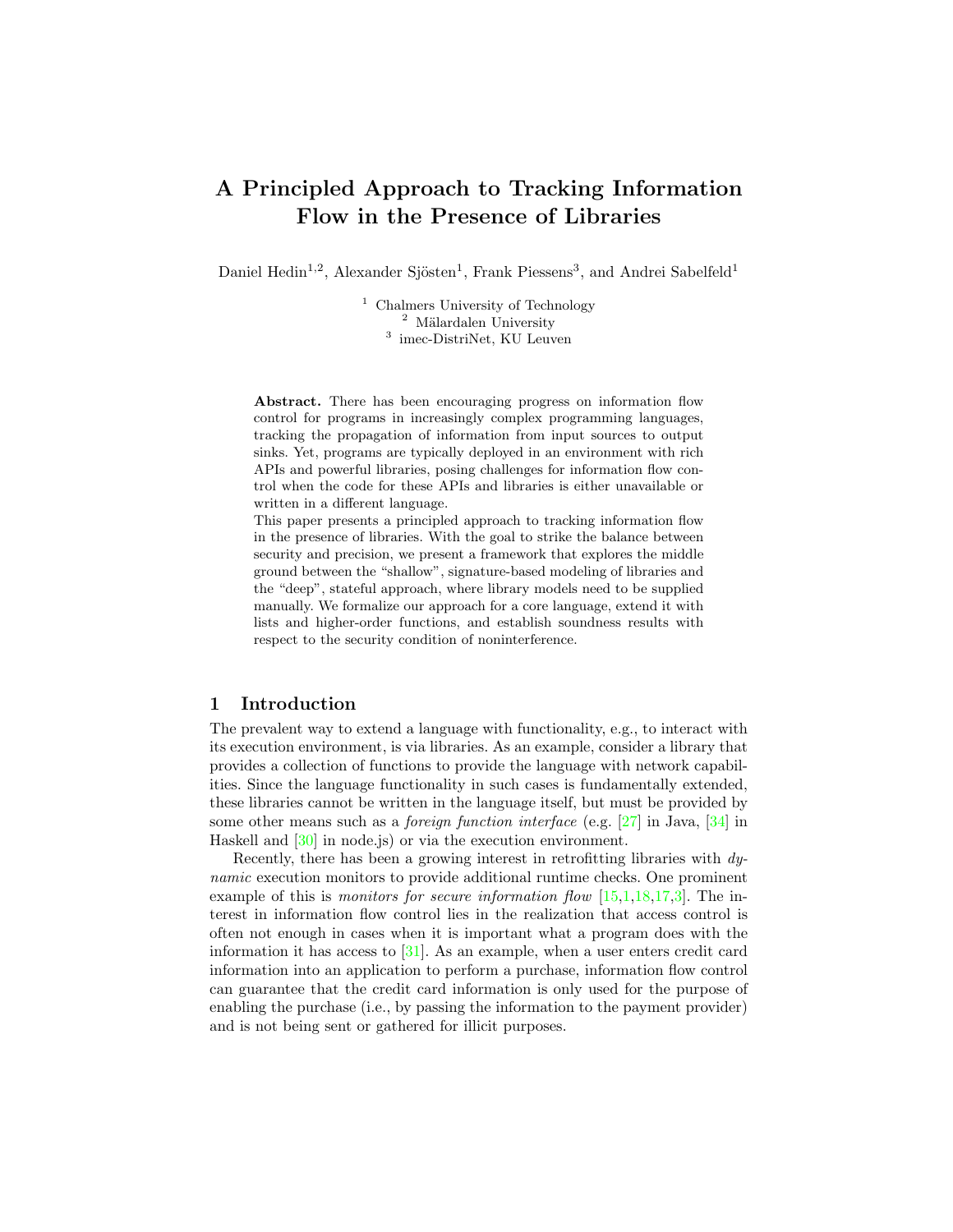Dynamic monitoring is similar to dynamic type checking, and works by augmenting the semantics of the language, with additional runtime information that provides an abstract view of the execution and enables enforcement of the desired properties. In the case of dynamic types, the additional information is a runtime representation of the types of values, and in the case of information flow control it is the security level.

In the presence of libraries written in another language, dynamic monitors face two important challenges: (i) the library is not able to work with values in the augmented semantics, and, more fundamentally, (ii) is not able to maintain the abstract view of the execution. With respect to the first challenge, some kind of marshaling must take place — this already occurs for the values of the language, but must be extended to first remove any additional runtime information. With respect to the second challenge, it is important that the removed runtime information is kept, in order to be able to reestablish the augmentation, once the library returns.

Thus, the challenges above translate to these pivotal questions:

- (i) how should the runtime augmentation be removed when entities are passed from the monitored program into the unmonitored library, and
- (ii) how should the runtime augmentation be reinstated when entities are passed from the unmonitored library to the monitored program.

On the surface, those questions may seem fairly straightforward, but prove surprisingly involved in the presence of common programming language features, such as structured data and higher-order functions.

In the work targeting secure information flow, one can identify two extremes with respect to library models  $[15,6,1,20,18,28,17,3]$  $[15,6,1,20,18,28,17,3]$  $[15,6,1,20,18,28,17,3]$  $[15,6,1,20,18,28,17,3]$  $[15,6,1,20,18,28,17,3]$  $[15,6,1,20,18,28,17,3]$  $[15,6,1,20,18,28,17,3]$  $[15,6,1,20,18,28,17,3]$ . On one hand are the *shallow* models, essentially corresponding to providing static boundary types, and on the other hand are the deep models, where the information flow inside the library is modeled in detail, frequently requiring a reimplementation of the library in the monitored semantics.

In JavaScript, already the standard API introduces information flow challenges. Consider, for instance, the following example, that makes use of the standard JavaScript function Array.every which, given a predicate, returns true if every element in the array on which every is called, is in the extension of the predicate.

```
[1,2,3,0,4,5].every(function(elem) { return elem > 0; })
```
In both JSFlow [\[17](#page-20-3)[,16\]](#page-20-7) and FlowFox [\[13,](#page-20-8)[14\]](#page-20-9), accurate modeling of many library functions, such as Array.every, requires hand-written, deep models. This is both labor-intensive and hard to maintain, not scaling to models for a rich set of libraries, as would be needed in a rich execution environment such as a browser or node.js [\[25](#page-20-10)[,26,](#page-20-11)[24\]](#page-20-12). For this reason, JSFlow attempts at providing a way of automatically wrapping libraries. However, JSFlow's approach is somewhat ad hoc and lacks formal underpinning. While for simple cases correctness is evident, it is unclear if this approach scales to more complex interactions with libraries such as for promises [\[22\]](#page-20-13), e.g., when functions are passed to and from the library.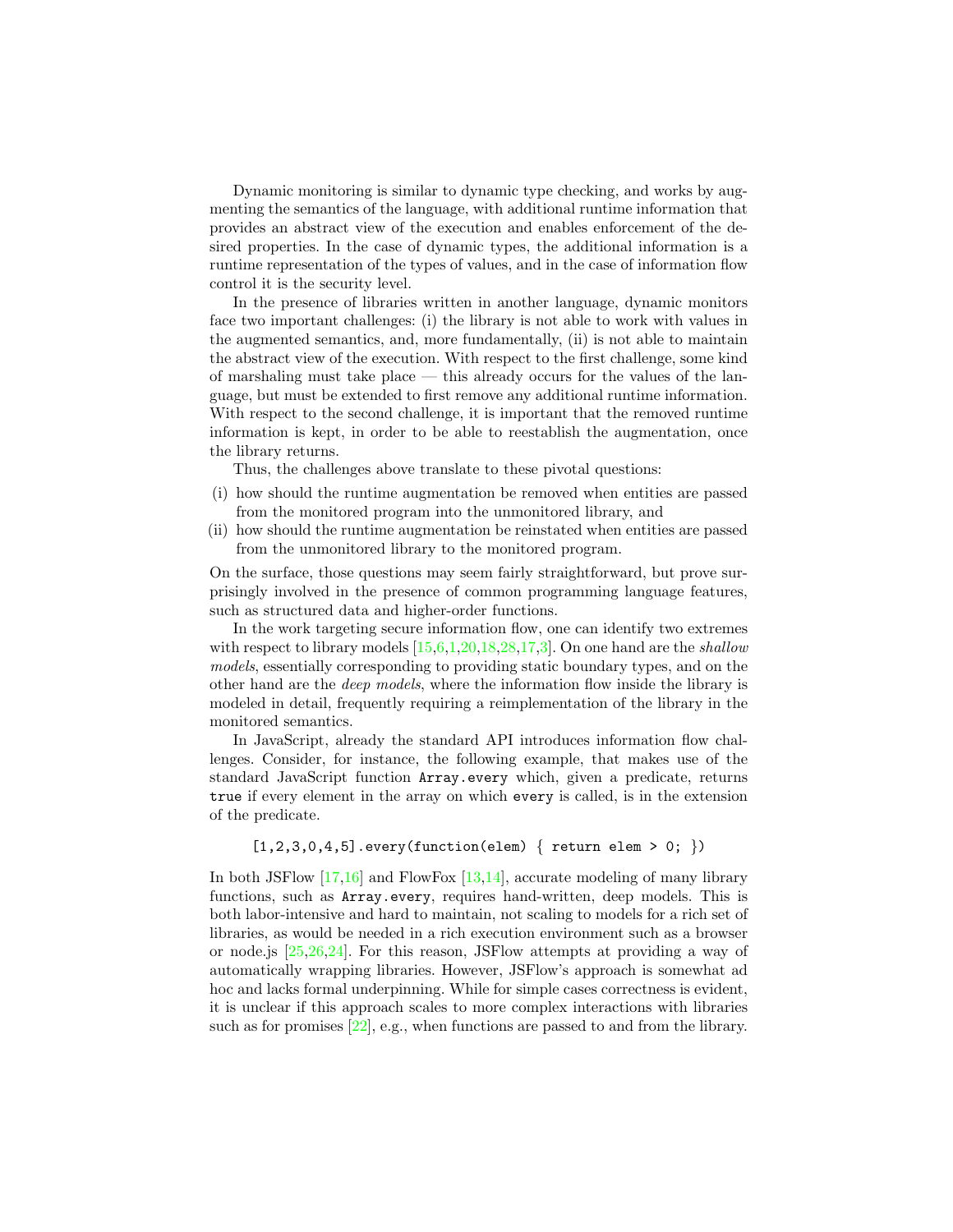Contribution We investigate how to provide concise library models, in the setting of dynamic information flow control, for a small functional language. We present the development in a gradual way and investigate different programming language constructs in isolation, as extensions of a common core language. The modeling is such, that the results combine with relative ease. For space reasons, we limit ourselves to the treatment of structured data and higher-order functions. The main contributions of this paper are:

- a split semantics with stateful marshaling for a simple core;
- a split semantics with stateful marshaling for structured data in the form of lists and the concept of lazy marshaling;
- a split semantics for higher-order functions that introduces the concept of abstract names, enabling the connection between callbacks and label models.

The focus of this paper is on the stateful marshaling, leaving the label models relatively simple. The presented model does, however, allow for more advanced label models including (value) dependent models that harness the power coming from the knowledge of runtime values. We discuss possible extensions beyond the limitations of the provided label model language.

Outline The rest of the paper is laid out as follows. Section [2](#page-2-0) introduces the core language and the notion of split semantics with stateful marshaling. Section [3](#page-7-0) investigates lists in terms of an extension to the core language and introduces the notion of lazy marshaling. Section [4](#page-13-0) investigates higher-order functions in terms of an extension to the core language and introduces the notion of abstract names. Finally, Section [5](#page-18-0) discusses related work, and Section [6](#page-19-1) discusses future work and concludes.

# <span id="page-2-0"></span>2 Core language C

We present syntax and split semantics with stateful marshaling for a small core language. The notion of split semantics entails that a program is built up by two distinct parts: 1) the monitored program executing a labeled information flow aware semantics, and 2) the unmonitored library, executing an unlabeled standard semantics. For simplicity, the two parts of the program share syntax and semantics — the labeled semantics is an extension of the unlabeled. This is to keep the exposition small and the value-level marshaling to a minimum and is not a fundamental limitation of the approach.

# 2.1 Syntax

The syntax of the core language is defined as follows.

 $e ::= n | x | if e_1 then e_2 else e_3 | let x = e_1 in e_2 | f e | f<sub>lib</sub> e | e_1 \oplus e_2$ 

Let x denote a list of x, where  $\lceil \cdot \rceil$  is the empty list and  $\cdot$  is the cons operator. The top-level definitions,  $d ::= f \mathbf{x} = e$ , are restricted to function definitions, and function models,  $m ::= f :: \varphi \rightarrow \gamma$ . A function model defines how labeled values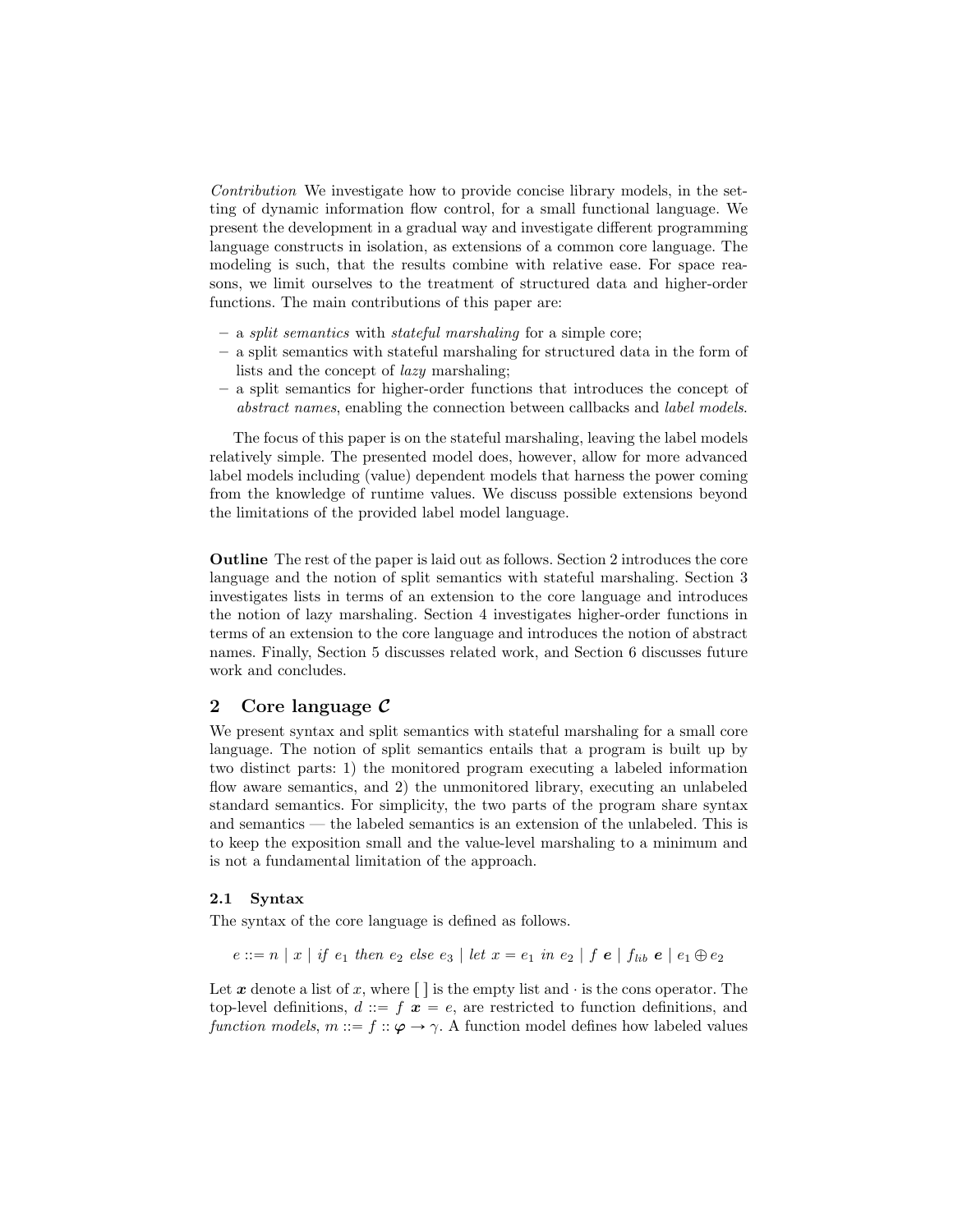are marshaled to the unlabeled function,  $\varphi$ , and how the unlabeled return value is marshaled back into the labeled world,  $\gamma$ , see below. All unlabeled functions called from the labeled world must have a corresponding function model.

A program is a triple,  $(d, d, m)$ , where the first component corresponds to the monitored program, the second component corresponds to the unmonitored library, and the third component is the library model consisting of function models. Execution starts in the main function of the monitored program. In the following, we refer to the monitored part of the program as the program, and the unmonitored library as the library.

The bodies of functions are made up of expressions, consisting of integers  $n$ , identifiers  $x$  and  $f$  (denoting functions), conditional branches, let bindings, function calls, library calls and binary operators  $\oplus$ . Library calls are not allowed in the library part of the program.

### 2.2 Semantics

As indicated above,  $\mathcal C$  has two semantics, one *labeled* and one *unlabeled*. To distinguish between the two, without unnecessary notational burden, we use  $\overline{X}$ to denote an entity in the labeled semantics corresponding to  $X$  in the unlabeled semantics.

Values The labeled values,  $\hat{v}$ , and unlabeled values,  $v$ , are defined as labeled and unlabeled integers respectively. The labels,  $\ell$ , are taken from a two-point upper semi-lattice  $L \subseteq H$ , where L denotes low ("public" when modeling confidentiality or "trusted" when modeling integrity) and  $H$  denotes  $high$  ("secret" when modeling confidentiality or "untrusted" when modeling integrity). While we focus on confidentiality throughout the paper, information flow integrity can be modeled dually [\[5\]](#page-20-14).

$$
\hat{v} ::= n^{\ell} \quad v ::= n
$$

For labels let  $\ell_1 \sqcup \ell_2$  denote the least upper bound of  $\ell_1$  and  $\ell_2$ , and let  $\hat{v}^{\ell_2}$  =  $v^{\ell_1 \sqcup \ell_2}$  for  $\hat{v} = v^{\ell_1}$ .

Stateful marshaling A function model defines how to marshal values between the program and the library in terms of the parameters and the return value, i.e., how to *unlabel* the parameters and *label* the result. Since the result is dependent on the parameters, it follows that the label of the result must be dependent on the labels of the parameters. For this reason, the removed labels must be stored for the duration of the library call in such a way that they can be used when relabeling the result. To achieve this, the unlabel process creates a model state<sup>[1](#page-3-0)</sup>,  $\xi : \alpha \to \ell$ , based on identifiers  $\alpha$ , given by the unlabel model,  $\varphi$ . This model state is used in the labeling process in the interpretation of the label model,  $\gamma$ . The unlabel and label models follow the structure of the values, and are defined as follows for the core language

$$
\varphi ::= \alpha \quad \gamma ::= \kappa
$$

<span id="page-3-0"></span><sup>&</sup>lt;sup>1</sup> Note that here, and in the following, for simplicity, we identify sets with the meta variables ranging over them.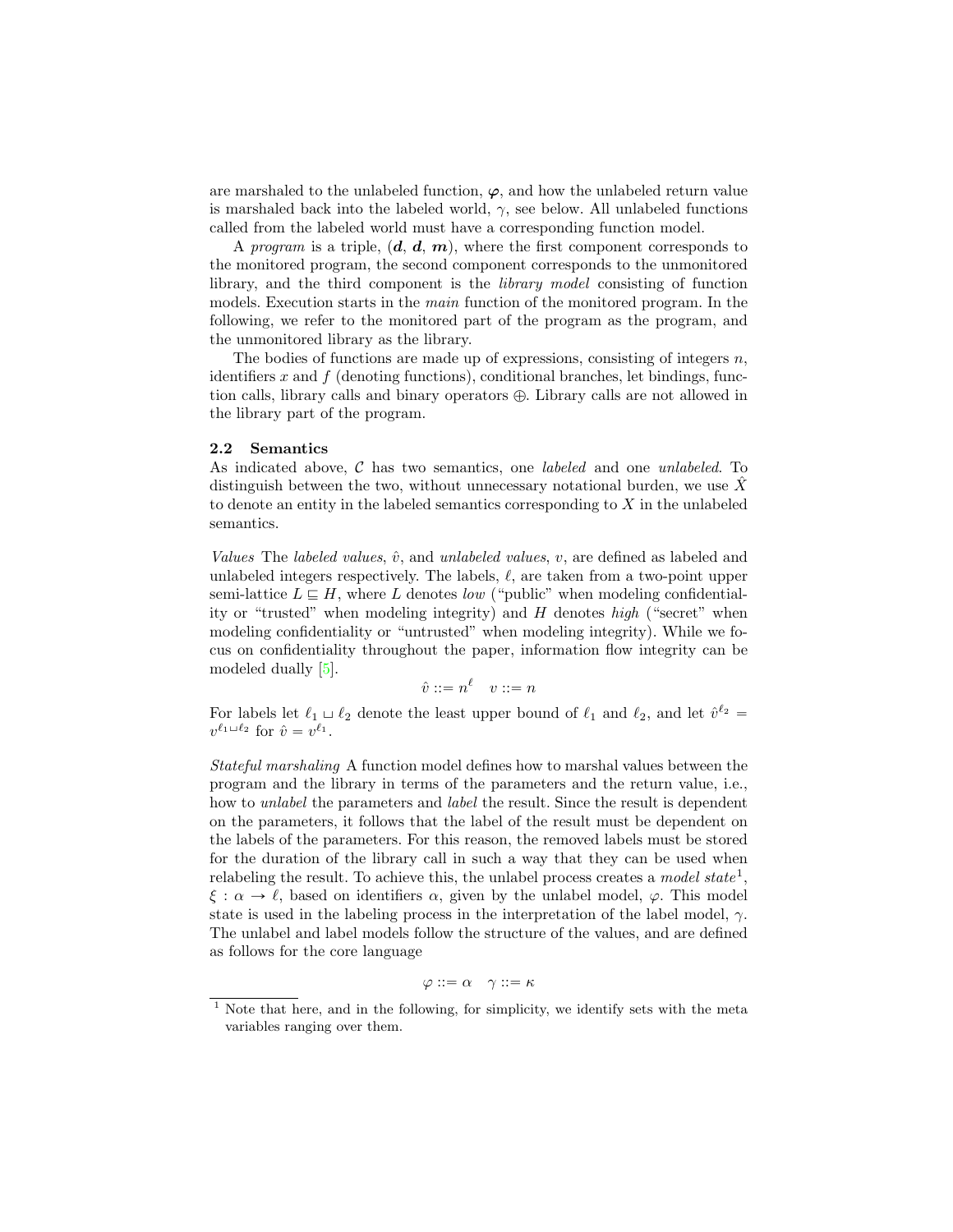$$
\text{int}\begin{array}{c}\n\text{int}\begin{array}{c}\n\delta \models n \implies n \\
\delta \models n \implies n\n\end{array} & \text{var}\begin{array}{c}\n\delta[x] = v \\
\delta \models x \implies v\n\end{array} & \text{op}\begin{array}{c}\n\delta \models e_1 \implies v_1 \\
\delta \models e_1 \oplus e_2 \implies v_1 \oplus v_2\n\end{array} \\
\text{if}_1 \begin{array}{c}\n\delta \models e_1 \implies v \\
\delta \models i f \text{ e_1 then } e_2 \text{ else } e_3 \implies v\n\end{array} & \text{if}_2 \begin{array}{c}\n\delta \models e_1 \implies v \\
\delta \models i f \text{ e_1 then } e_2 \text{ else } e_3 \implies v\n\end{array} \\
\text{if}_2 \begin{array}{c}\n\delta \models e_1 \implies v \\
\delta \models i f \text{ e_1 then } e_2 \text{ else } e_3 \implies v\n\end{array} & \text{if}_2 \begin{array}{c}\n\delta \models e_1 \implies v \\
\delta \models i f \text{ e_1 then } e_2 \text{ else } e_3 \implies v\n\end{array} \\
\text{if}_2 \begin{array}{c}\n\delta \models e_1 \implies v \\
\delta \models i f \text{ e_1 then } e_2 \text{ else } e_3 \implies v\n\end{array} & \text{if}_2 \begin{array}{c}\n\delta \models e_1 \implies v \\
\delta \models i f \text{ e_1 then } e_2 \text{ else } e_3 \implies v\n\end{array} \\
\text{if}_2 \begin{array}{c}\n\delta \models e_1 \implies v \\
\delta \models i f \text{ e_1 then } e_2 \text{ else } e_3 \implies v\n\end{array} & \text{if}_2 \begin{array}{c}\n\delta \models e_1 \implies v \\
\delta \models i f \text{ e_1 then } e_2 \text{ else } e_3 \implies v\n\end{array} & \text{if}_2 \begin{array}{c}\n\delta \models e_1 \implies v \\
\delta \models i f \text{ e_1 then } e_2 \text{ else } e_3 \implies v\n\end{array} & \text{if}_2 \begin{array}{c}\n\delta \models e_1 \implies v \\
\delta \models i f \text{ e_1 then } e_2
$$

<span id="page-4-0"></span>Fig. 1. Unlabeled semantics

where  $\kappa ::= \alpha \mid \kappa_1 \sqcup \kappa_2 \mid \ell$  and the interpretation of  $\kappa$  in a model state  $\xi$  is given by

$$
\llbracket \alpha \rrbracket_{\xi} = \begin{cases} L & \text{if } \xi[\alpha] \text{ is undefined} \\ \xi[\alpha] & \text{otherwise} \end{cases} \qquad \llbracket \ell \rrbracket_{\xi} = \ell \qquad \llbracket \kappa_1 \sqcup \kappa_2 \rrbracket_{\xi} = \llbracket \kappa_1 \rrbracket_{\xi} \sqcup \llbracket \kappa_2 \rrbracket_{\xi}
$$

From this, we define an unlabel operation,  $v^{\ell} \downarrow \alpha$ , and a label operation,  $v \uparrow_{\xi} \kappa$ , as follows

$$
v^{\ell} \downarrow \alpha = (v, [\alpha \mapsto \ell]) \quad v \uparrow_{\xi} \kappa = v^{[\![\kappa]\!]}_{\xi}
$$

The label operation takes an unlabeled value, v, a label model  $\gamma = \kappa$  and a model state,  $\xi$  and labels the value in accordance with the interpretation of the label model in the model state. The unlabel operation takes a labeled value,  $\hat{v}$ , and an unlabel model,  $\varphi = \alpha$ , and returns an unlabeled value and a model state,  $\xi$ . The unlabel operation is lifted to sequences of values by chaining, in the following way, where  $\mu$  denotes disjoint union.

$$
\begin{array}{c}\n\begin{bmatrix}\n\end{bmatrix}\downarrow \begin{bmatrix}\n\end{bmatrix} = (\begin{bmatrix}\n\end{bmatrix}, \begin{bmatrix}\n\end{bmatrix}) \\
\hat{v} \cdot \hat{v} \downarrow \varphi \cdot \varphi = (v \cdot v, \xi_1 \amalg \xi_2) \text{ where } \hat{v} \downarrow \varphi = (v, \xi_1) \text{ and } \hat{v} \downarrow \varphi = (v, \xi_2)\n\end{array}
$$

Unlabeled semantics Let the unlabeled variable environments,  $\delta: x \to v$ , be maps from identifiers to values, and let  $\Delta : f \to (\mathbf{x}, e)$  be a map from identifiers to function definitions representing the unmonitored library. For simplicity we leave  $\Delta$  implicit, since it is unmodified by the execution.

The unlabeled semantics, defined in Figure [1,](#page-4-0) is of the form  $\delta \models e \leadsto v$ , read, expression e evaluates to v in the unlabeled variable environment  $\delta$ . For space reasons, since the unlabeled semantics is entirely standard, it is not explained further.

Labeled semantics Let the labeled variable environments,  $\hat{\delta}: x \to \hat{v}$ , be maps from identifiers to labeled values, let  $\hat{\Delta}: f \to (\mathbf{x}, e)$  be a map from identifiers to function definitions representing the monitored program, and let  $\Lambda : f \to (\varphi, \gamma)$ represent the library model. The labeled semantics, defined in Figure [2,](#page-5-0) is of the form  $\hat{\delta} \models e \rightarrow \hat{v}$ , read, expression e evaluates to  $\hat{v}$  in the labeled variable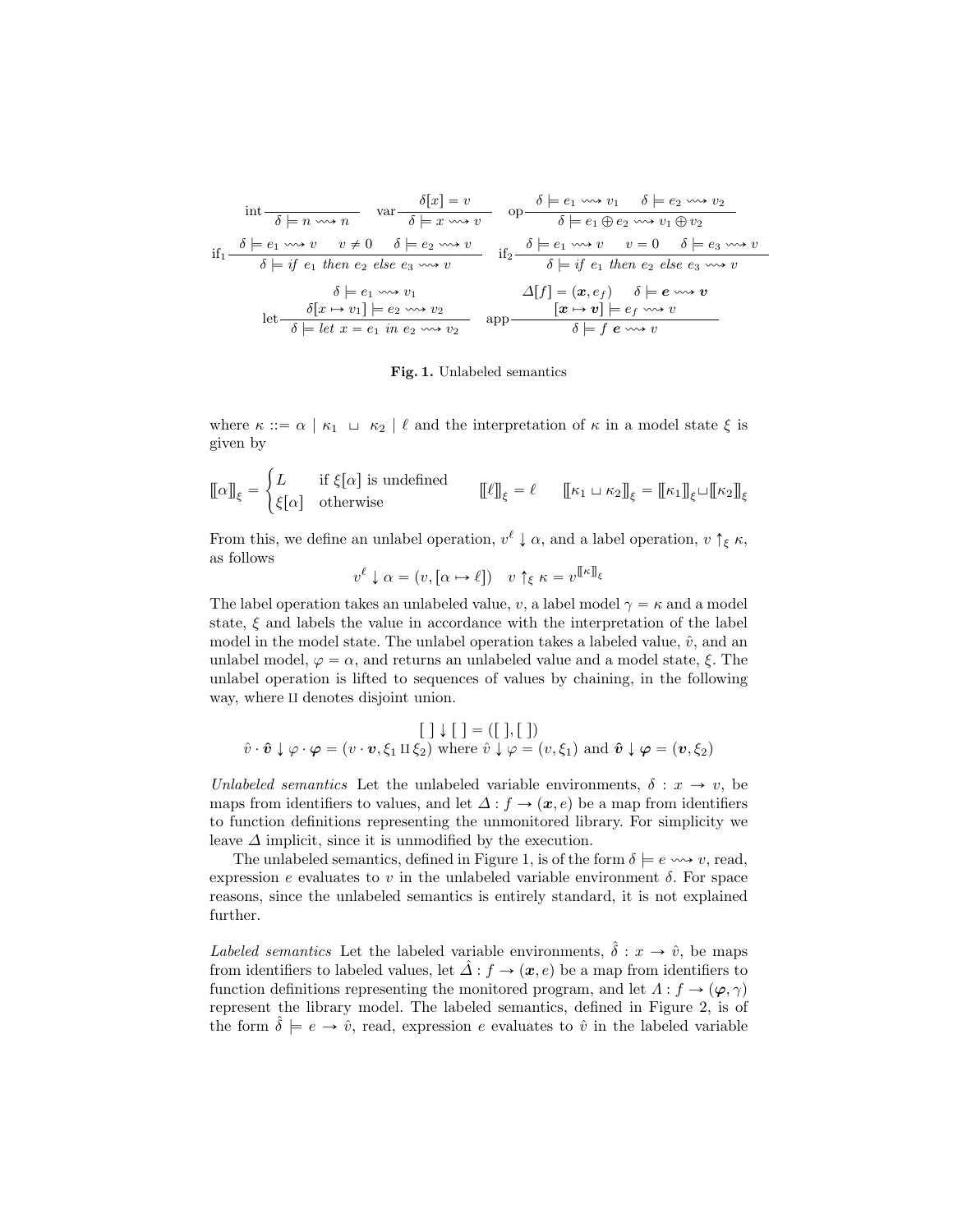$$
\hat{\Delta}[f] = (\mathbf{x}, e_f) \quad \hat{\delta} \models e \rightarrow \hat{\mathbf{v}} \quad \hat{\delta} \models e \rightarrow \hat{\mathbf{v}} \quad \hat{\delta} \models e \rightarrow \hat{\mathbf{v}} \quad \hat{\delta} \models e \rightarrow \hat{\mathbf{v}} \quad \hat{\delta} \models e \rightarrow \hat{\mathbf{v}} \quad \hat{\mathbf{v}} \downarrow \varphi = (\mathbf{v}, \xi)
$$
\n
$$
\text{app} \frac{[\mathbf{x} \rightarrow \hat{\mathbf{v}}] \models e_f \rightarrow \hat{\mathbf{v}}}{\hat{\delta} \models f \mathbf{e} \rightarrow \hat{\mathbf{v}}} \quad \text{lib} \frac{[\mathbf{x} \rightarrow \mathbf{v}] \models e_f \lor \mathbf{v} \lor \mathbf{v} \uparrow_{\xi} \gamma = \hat{\mathbf{v}}}{\hat{\delta} \models f_{\text{lib}} \mathbf{e} \rightarrow \hat{\mathbf{v}}}
$$

<span id="page-5-0"></span>Fig. 2. Labeled semantics

environment  $\hat{\delta}$ . For space reasons, only the rules that differ from the unlabeled semantics in a non-standard way are included. The remaining rules propagate and compute with labels to reflect the dynamic information flow of the program and can be found in the full version of the paper [\[19\]](#page-20-15). Similarly to the unlabeled semantics we leave  $\Delta$ ,  $\hat{\Delta}$ , and  $\Lambda$  implicit.

Of the rules for the core language, lib is the only non-standard. It corresponds to the situation, where an unmonitored library function is called from the monitored semantics. Execution proceeds as follows. First, the function definition,  $(\mathbf{x}, e_f)$ , and the function model,  $(\varphi, \gamma)$ , are found, then the parameters, e, are evaluated to labeled values,  $\hat{v}$ . Before being passed to the library, the labeled values are first unlabeled in accordance with the function model, resulting in unlabeled values,  $v$ , and a model state,  $\xi$ . The body of the library function is evaluated in an environment  $\left[x \mapsto v\right]$ , where the formal parameters of the function maps to the corresponding arguments, and the result,  $v$ , is labeled in accordance with the function model, interpreted in the model state,  $\xi$ , produced by the previous unlabeling.

#### <span id="page-5-2"></span>2.3 Correctness

We prove correctness under the assumption that the library model correctly models the library, i.e., that every modeled function in the library respects its function model. Semantically, we express this in terms of the execution of the library, the unlabeling of the parameters and the labeling of the result.

<span id="page-5-1"></span>Definition 1 (Correctness of the library models) A library model correctly models a library if every function, f, in the library,  $\Delta[f] = (x, e)$ , respects the associated function model,  $\Lambda[f] = (\varphi, \gamma)$ , if present.

$$
\forall f \; . \; A[f] = (\varphi, \gamma) \land \Delta[f] = (\boldsymbol{x}, e)
$$

$$
\land \hat{\boldsymbol{v}} \simeq \hat{\boldsymbol{v}}' \land \hat{\boldsymbol{v}} \downarrow \varphi = (\boldsymbol{v}, \xi) \land \hat{\boldsymbol{v}}' \downarrow \varphi = (\boldsymbol{v}', \xi)
$$

$$
\land [\boldsymbol{x} \mapsto \boldsymbol{v}] \models e \leadsto v \land [\boldsymbol{x} \mapsto \boldsymbol{v}'] \models e \leadsto v' \Rightarrow v \uparrow_{\xi} \gamma \simeq v' \uparrow_{\xi} \gamma
$$

As is standard, we prove noninterference as the preservation of a low-equivalence relation under execution, defined as follows for values and labeled variable environments.

$$
\frac{n^L \simeq n^L}{n_1^H \simeq n_2^H} \quad \frac{dom(\hat{\delta}) = dom(\hat{\delta}') \quad \forall x \in dom(\hat{\delta}) \quad \hat{\delta}[x] \simeq \hat{\delta}'[x]
$$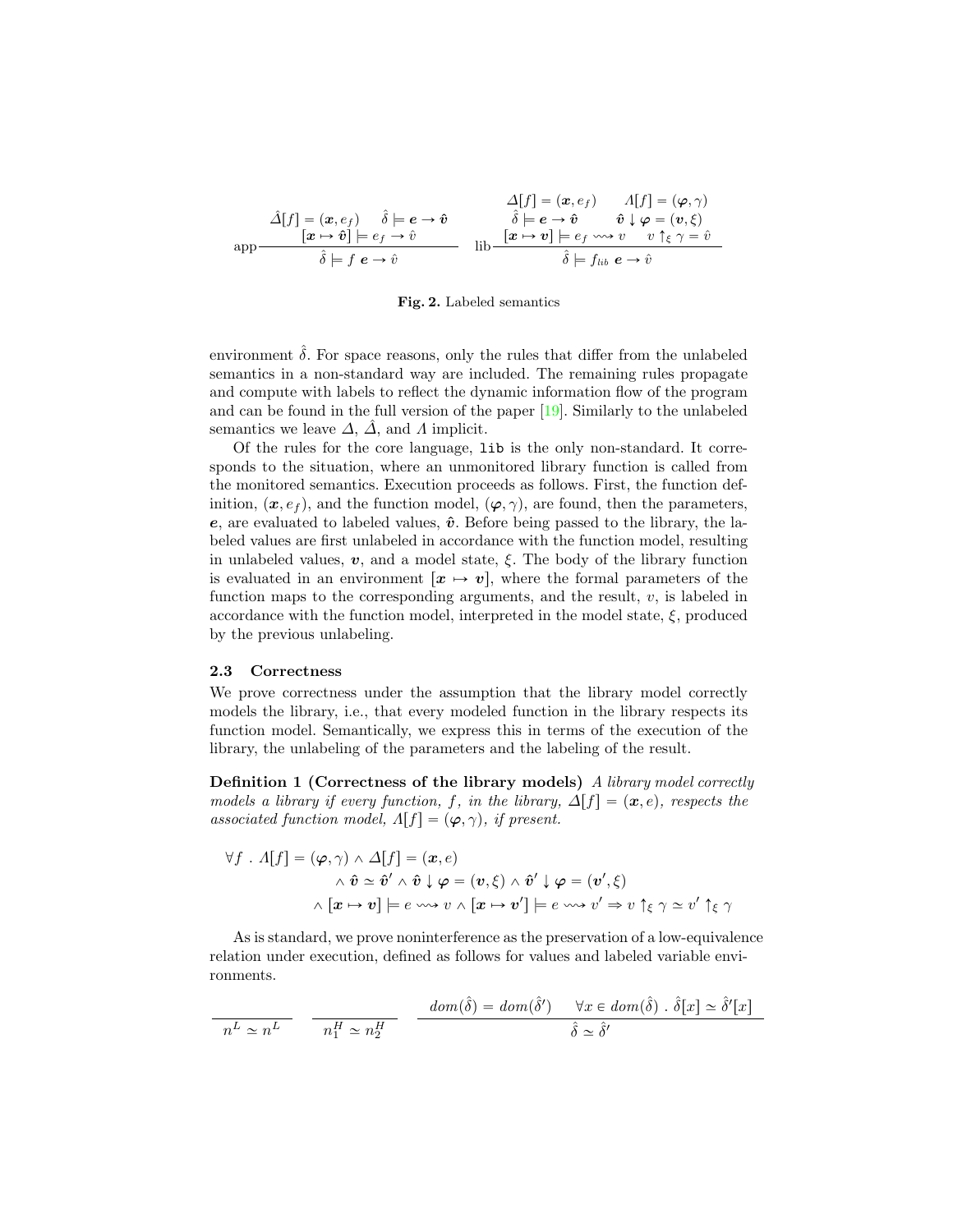Under the assumption that Definition [1](#page-5-1) holds, we can prove noninterference for labeled execution.

### Theorem 1 (Noninterference for labeled execution)

 $\hat{\delta} \simeq \hat{\delta}' \wedge \hat{\delta} \models e \rightarrow \hat{v} \wedge \hat{\delta}' \models e \rightarrow \hat{v}' \Rightarrow \hat{v} \simeq \hat{v}'$ 

*Proof.* By induction on the height of the derivation tree  $\hat{\delta} \models e \rightarrow \hat{v}$ . The proof of this and the other theorems is reported in the full version of this paper [\[19\]](#page-20-15).

#### 2.4 Examples

To illustrate how  $\mathcal C$  can be used, we give two examples. The first example is the identity function.

id ::  $\alpha \rightarrow \alpha$ id  $x = x$ 

The function model for id expresses that the label of the result should be the label of the parameter. This is computed by storing the label under the name  $\alpha$ in the model state, when id is called, and then interpreting the  $\alpha$  in the resulting model state, when the function returns.

The second example is the min function, which illustrates how more than one label can be stored into the model state.

```
min :: \alpha_1 \alpha_2 \rightarrow \alpha_1 \sqcup \alpha_2min x \ y = if x \ < y then x else y
```
Since the result of the min function is dependent on both parameters, the result should be the least upper bound of the labels of the parameters. To achieve this, both labels are stored in the model state on the call; the first label as  $\alpha_1$  and the second as  $\alpha_2$ . The function model uses the label expression  $\alpha_1 \sqcup \alpha_2$ , which, when interpreted in the model state results in the least upper bound of the labels.

### <span id="page-6-0"></span>2.5 A note on the policy language

While we, in this work, strive to keep the model language simple, to enable us to study the processes of labeling and unlabeling vis- $\grave{a}$ -vis different language constructs, it is worthwhile to mention a few possible avenues for extensions. First, consider the following example, where the library function f calls the library function min. Instead of forcing the model of f to repeat the model of min it would be possible to add some form of *model application*, where the model of min is instantiated with the labels from f.

```
f :: \alpha_1 \alpha_2 \rightarrow \min \alpha_1 \alpha_2f \times y = min \times y
```
This allows for a systematic construction of more complex models (nothing prevents us from introducing models that don't correspond to library functions).

Further, since the models are evaluated at runtime, they could be extended to have access to the values of the parameters in addition to the labels. This would allow for dependent models, where different labels are computed depending on the value of the parameters. Consider, for instance, the following library function.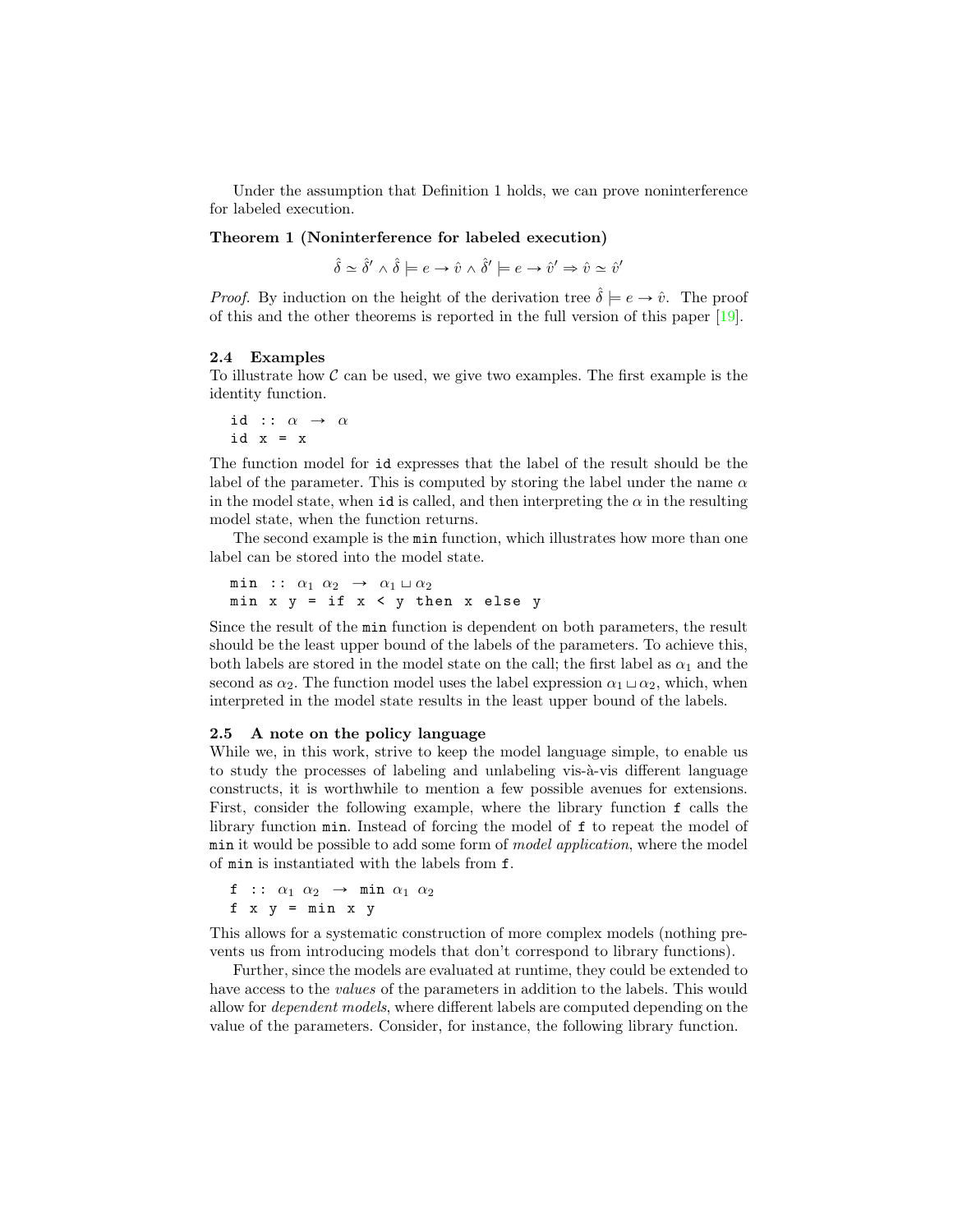f ::  $\alpha_1 \alpha_2 \rightarrow x? \alpha_1 \sqcup \alpha_2 : \alpha_1$  $f$  x  $y = if$  x then  $y$  else 0

In this example the model uses the value of the parameter (stored in the model state under the parameter name) in order to select between two labels. In a language more complex than  $\mathcal{C}$ , those additions provide important expressiveness to the model language.

# <span id="page-7-0"></span>3 Lists  $\mathcal{L}$

Structured data pose interesting challenges in relation to marshaling between the monitored and unmonitored semantics. While the unlabel and label processes must follow the structure of the values passed, structured data offer more freedom in the design of the unlabel and label models. In addition, fundamental questions pertaining to the time and extent of labeling and unlabeling arise. When passing a labeled list to the library, should the list be marshaled in a strict or a lazy fashion? For library functions that only use parts of the passed data, strict marshaling can be both expensive and potentially imprecise, in particular when large object graphs are passed to or from the library (cf., getting an object from the DOM, where strict marshaling would be prohibitively expensive).

For this reason, we explore the notion of lazy marshaling. The idea is to marshal only when the opposite program part actually makes use of the data that has been passed. Unlabeling (or labeling in the dual setting) occurs only when the library (dually, program) actually uses the data, and only the part of the data that was used is unlabeled. This requires us to be able to pass data in such a manner that we can trap any interaction and unlabel or relabel on the fly. To this end, we opt for a solution that is inspired by the Proxy objects of JavaScript [\[23\]](#page-20-16) but cast in terms of lists, and use a representation of lists that allow for proxying. The approach is general in the sense that it scales well to other types of structural data and that it can be implemented in different ways, e.g., proxies and accessor methods, both available in a range of languages, including JavaScript, Python and Objective C. One limitation of the approach is that some form of programming language support, that allows for trapping the read and write interaction of the library with given objects, is needed. If such support is not available, one can always resort to strict marshaling, which corresponds to a relatively immediate lifting of the label and unlabel functions of the core language to structured data. Most of the ideas presented in this paper should carry over to strict marshaling with little effort at the cost of efficiency and precision of the marshaling.

#### 3.1 Syntax

From a syntactic standpoint the extension of  $\mathcal C$  to support lists is small; the empty list,  $\lceil \cdot \rceil$ , the cons operation, :, and operations for getting the head, head, and tail, tail, of lists are added.

 $e ::= \dots | \lceil \rceil | e : e | \text{ head } e | \text{ tail } e$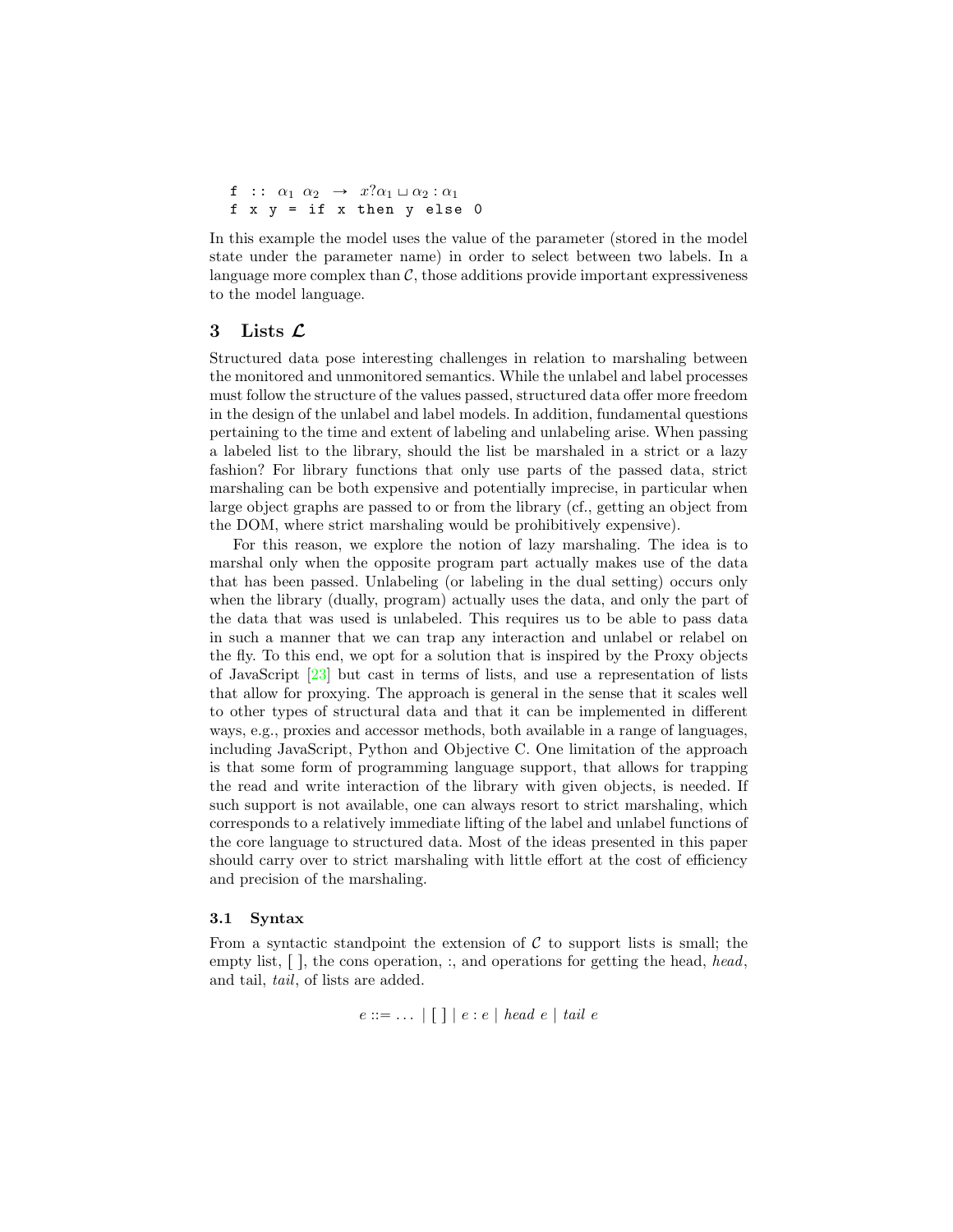#### 3.2 Semantics

In JavaScript, a Proxy is an object that forwards all interactions to a set of user defined functions, provided at the creation time of the Proxy. Once the Proxy object has been created, it can be interacted with like a normal object. Thus, e.g., by defining a function corresponding to get, all property reads of the proxy object can be trapped and modified — the return value of the function will be the result of the read. The fundamental property that makes Proxies suitable for lazy marshaling is that they allow the functions to modify all possible interactions with the object.

Unlike the strict marshaling of the core language, where the model state is computed before entering the library, the introduction of lazy marshaling requires the model state to be updated during the execution of the library function (in case the function interacts with the passed data). In a practical setting, the monitored program and the unmonitored library would share memory (they are different parts of the same program). This means that it is easy to maintain the model state in the presence of lazy marshaling. In an operational semantics, mutable state is modeled by threading the state through the evaluation.

Values We model proxyable lists as pairs of functions  $(\hat{H}, \hat{T})$  and  $(H, T)$  respectively.

 $\hat{v}::=n^{\ell}\mid (\hat{H}, \hat{T})^{\ell}\mid [~]^\ell \quad v::=n\mid (H,T)\mid [~]$ 

The idea is that  $\hat{H}$  and H return the head of the list, and  $\hat{T}$  and T return the tail (which can be the empty list). This representation allows for an elegant lazy marshaling of lists, when they are passed between the program and the library, by wrapping the head and tail functions. The actual marshaling takes place only when the function is called, i.e., when the respective value is read.

Stateful marshaling In order to support unlabeling and labeling of lists we must extend the unlabel and label models. Since we are mainly interested in the stateful marshaling, we use a simple extension that differentiates between the labels of the values and the label of the structure of the lists [\[18\]](#page-20-2). See Section [3.5](#page-12-0) for a discussion on possible extensions.

$$
\varphi ::= \alpha \mid [\varphi]_{\alpha} \quad \gamma ::= \kappa \mid [\gamma]_{\kappa}
$$

The intuition for unlabel models is that, whenever a value is read from the list, the model state is updated accordingly. This means that the model state can be changed during the execution of the library, which must be reflected in the unlabeled semantics. The same is not true for the labeled semantics; any value passed from the unlabeled world will be labeled with respect to the model state at the time of return, even if the labeling is lazy. This leads to a seeming asymmetry in the semantics reflected by the definition of the head and tail functions for lists.

$$
\hat{H}:()\to \hat{v} \quad \hat{T}:()\to \hat{v} \qquad \quad H:\xi\to (\xi,v) \quad T:\xi\to (\xi,v)
$$

The way to interpret this asymmetry is not that the unlabeled semantics has to be changed to enable marshaling — as described above, mutable state is modeled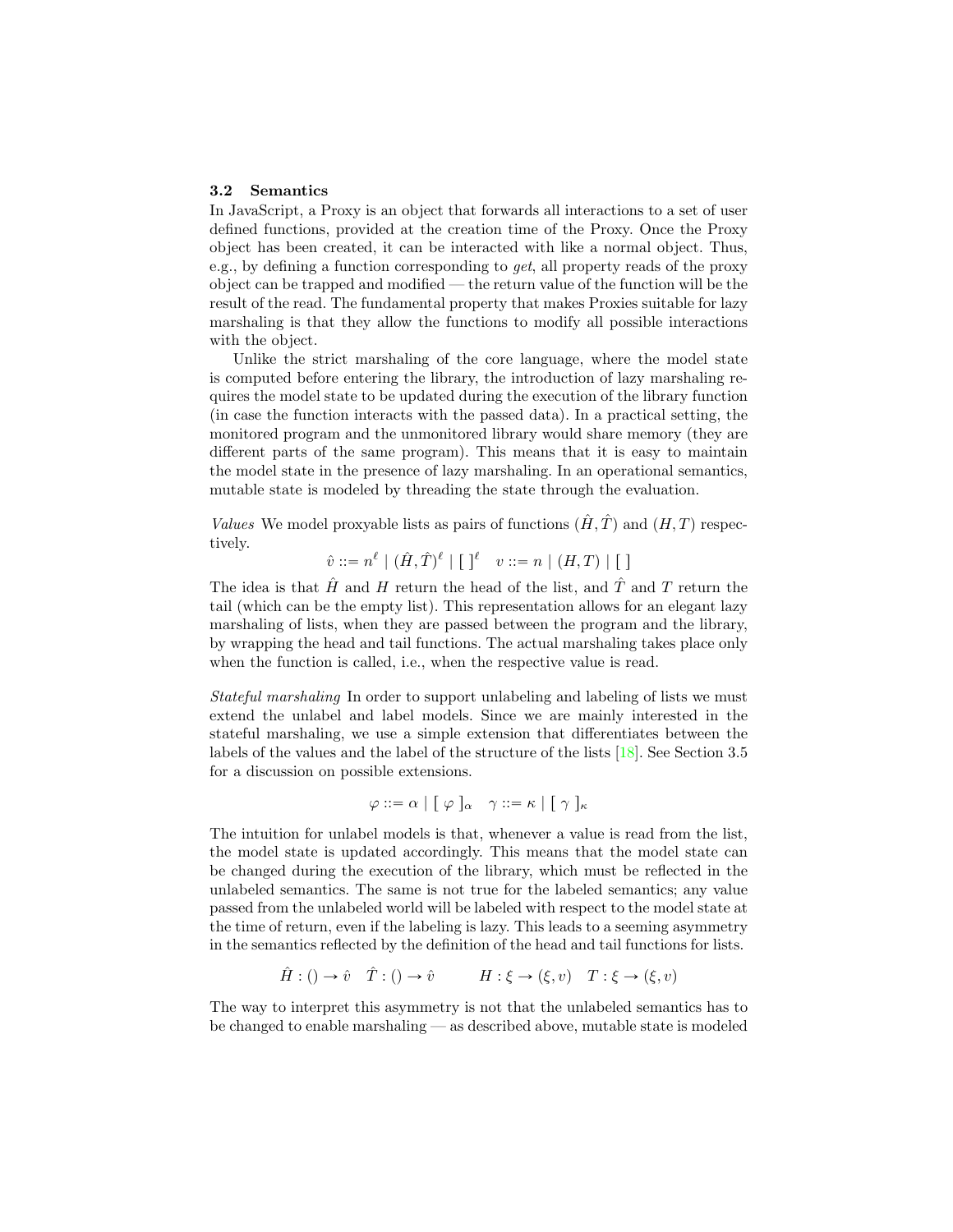by threading the state through the computation. Rather, the asymmetry arises from the fact that the model state is only important for the evaluation of library functions called from the monitored semantics.

With respect to the unlabel and label operations, they must be updated to handle the extended unlabel and label models.

$$
\begin{array}{ll}\n\left[\begin{array}{l}\n\end{array}\right]^{\ell} \downarrow \left[\begin{array}{l}\n\varphi\n\end{array}\right]_{\alpha} & = \left(\left[\begin{array}{l}\n\end{array}\right], \left[\alpha \mapsto \ell\right]\right) \\
(\hat{H}, \hat{T})^{\ell} \downarrow \left[\begin{array}{l}\n\varphi\n\end{array}\right]_{\alpha} = \left((\text{unlabel}(\hat{H}, \varphi), \text{unlabel}(\hat{T}, \left[\begin{array}{l}\n\varphi\n\end{array}\right]_{\alpha})\right), \left[\alpha \mapsto \ell\right]\right)\n\end{array}
$$

The unlabeling of lists updates the structure label and wraps the head and tail of the list (if present) with unlabeling wrappers, that unlabel with respect to the unlabel model. On access the wrapper receives the model state (of the current call to the library), after which it uses  $\hat{H}$  to get the labeled value, and  $\varphi$  to unlabel. The unlabeled value is returned together with an updated model state, where  $\xi \sqcup \xi'$  is defined as the union of  $\xi$  and  $\xi'$  under least upper bound of shared mappings. The wrapper for the tail of the list works analogously, but with respect to the full unlabel model of the list  $\lceil \varphi \rceil_{\alpha}$ .

$$
\text{unlabel} (\hat{H}, \varphi) = \lambda \xi \cdot (\xi \sqcup \xi', v), \qquad \text{unlabel} (\hat{T}, [\varphi]_\alpha) = \lambda \xi \cdot (\xi \sqcup \xi', v),
$$
\n
$$
\text{where } \hat{H}() = \hat{v} \text{ and } \hat{v} \downarrow \varphi = (v, \xi') \qquad \text{where } \hat{T}() = \hat{v} \text{ and } \hat{v} \downarrow [\varphi]_\alpha = (v, \xi')
$$

The labeling of lists is similar, with the difference that the labeling is done with respect to the final model state. Once evaluation has returned, nothing can change the model state corresponding to the call.

$$
\begin{aligned}\n\left[\begin{array}{c}\n\end{array}\right] \uparrow_{\xi} \left[\begin{array}{c}\n\gamma \end{array}\right]_{\kappa} &= \left[\begin{array}{c}\n\end{array}\right]^{\llbracket \kappa \rrbracket_{\xi}} \\
(H, T) \uparrow_{\xi} \left[\begin{array}{c}\n\gamma \end{array}\right]_{\kappa} &= (\text{label}(H, \xi, \gamma), \text{label}(T, \xi, [\begin{array}{c}\n\gamma \end{array}]_{\kappa}))^{\llbracket \kappa \rrbracket_{\xi}\n\end{aligned}
$$

The wrappers are given the model state,  $\xi$ , and the label model,  $\gamma$ . On access the wrapper uses  $H$  to get the unlabeled value,  $v$ . Notice, how this may actually extend the model state to  $\xi'$  (it could be the case that H is an unlabel wrapper) and that  $\xi'$  is used together with  $\gamma$  to compute a label for v. This new model state does not have to be propagated, though. If the value was used by the unlabeled world in the creation of the tail of the list its label is already included in  $\xi$ .

The relabeling of the tail of the list works analogously, but with respect to the label model of the list  $[\gamma]_{\kappa}$ . Any extension of the model state is passed to the wrapping of the tail.

$$
label(H, \xi, \gamma) = \lambda() \cdot \hat{v},
$$
  
where  $H(\xi) = (\xi', v)$  and  $v \uparrow_{\xi'} \gamma = \hat{v}$  where  $T(\xi) = (\xi', v)$  and  $v \uparrow_{\xi'} [\gamma]_{\kappa} = \hat{v}$ 

Unlabeled and labeled semantics The additions to the labeled semantics, found in Figure [3,](#page-10-0) are straightforward given the above modeling. Let  $lcons(\hat{v}_1, \hat{v}_2)$  $(\lambda)$ .  $\hat{v}_1, \lambda)$ .  $\hat{v}_2$  $\hat{v}_2$  be the creation of labeled cons cells<sup>2</sup>, used in the evaluation of the : operator (cons). The evaluation of head and tail (head, and tail) uses the

<span id="page-9-0"></span><sup>&</sup>lt;sup>2</sup> The term originates from Lisp. In addition, cons is used as the name for the listforming operator in many functional languages.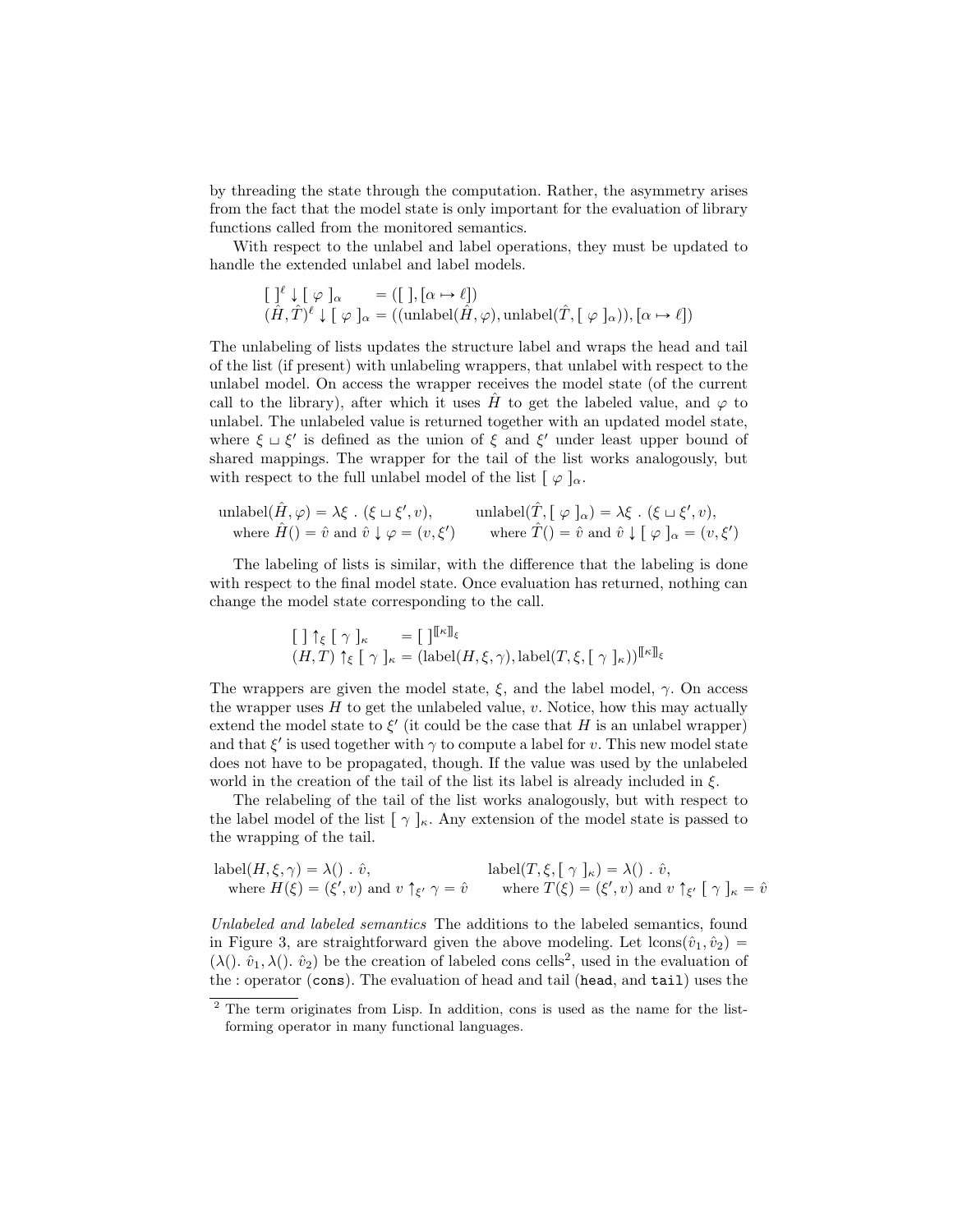empty 
$$
\frac{\hat{\delta} \models e_1 \rightarrow \hat{v}_1 \quad \hat{\delta} \models e_2 \rightarrow \hat{v}_2}{\hat{\delta} \models e_1 \rightarrow [\hat{f}]} \quad \text{cons } \frac{\hat{\delta} \models e_1 \rightarrow \hat{v}_1 \quad \hat{\delta} \models e_2 \rightarrow \hat{v}_2}{\hat{\delta} \models e \rightarrow (\hat{H}, \hat{T}) \quad \hat{H}() = \hat{v}} \quad \text{tail} \frac{\hat{\delta} \models e \rightarrow (\hat{H}, \hat{T}) \quad \hat{T}(0) = \hat{v}}{\hat{\delta} \models head \ e \rightarrow \hat{v}} \quad \text{tail} \frac{\hat{\delta} \models e \rightarrow (\hat{H}, \hat{T}) \quad \hat{T}(0) = \hat{v}}{\hat{\delta} \models tail \ e \rightarrow \hat{v}} \quad \text{Alf} = (\pmb{x}, e_f) \quad \text{Alf} = (\pmb{\varphi}, \gamma) \quad \hat{\delta} \models e \rightarrow \pmb{\hat{v}} \quad \text{lib} \frac{\pmb{\hat{v}} \downarrow \pmb{\varphi} = (\pmb{v}, \xi) \quad [\pmb{x} \mapsto \pmb{v}] \models \langle \xi, e_f \rangle \sim \sqrt{\langle \xi', v \rangle} \quad v \uparrow_{\xi'} \gamma = \hat{v}}{\hat{\delta} \models f_{lib} \ e \rightarrow \hat{v}}
$$

<span id="page-10-0"></span>Fig. 3. Labeled semantics of lists

$$
\delta \models \langle \xi_1, e_1 \rangle \leadsto \langle \xi_2, v_1 \rangle
$$
  
\n
$$
\delta \models \langle \xi_1, e_1 \rangle \leadsto \langle \xi_2, e_2 \rangle \leadsto \langle \xi_3, v_2 \rangle
$$
  
\n
$$
\delta \models \langle \xi_1, e \rangle \leadsto \langle \xi, [\ ] \rangle
$$
  
\n
$$
\delta \models \langle \xi_1, e \rangle \leadsto \langle \xi_2, (H, T) \rangle
$$
  
\n
$$
\delta \models \langle \xi_1, e \rangle \leadsto \langle \xi_2, (H, T) \rangle
$$
  
\nhead  
\n
$$
\frac{H(\xi_2) = (\xi_3, v)}{\delta \models \langle \xi_1, head \ e \rangle \leadsto \langle \xi_3, v \rangle}
$$
  
\ntail  
\n
$$
\frac{T(\xi_2) = (\xi_3, v)}{\delta \models \langle \xi_1, tail \ e \rangle \leadsto \langle \xi_3, v \rangle}
$$

<span id="page-10-1"></span>Fig. 4. Unlabeled semantics of lists

head and the tail function respectively to get the value. Notice, how the model state may be modified during the execution of the library, and how the return value is labeled in the modified state (lib).

With respect to the unlabeled semantic, the entire semantics must be lifted to thread the model state,  $\delta \models \langle \xi_1, e \rangle \leadsto \langle \xi_2, v \rangle$ . This modification is straightforward and omitted for space reasons but can be found in the full version [\[19\]](#page-20-15). The additions to the unlabeled semantics are found in Figure [4.](#page-10-1) Let  $ucons(v_1, v_2)$  $(\lambda \xi \cdot (\xi, v_1), \lambda \xi \cdot (\xi, v_2))$  be the creation of unlabeled cons cells, used in the evaluation of the : operator (cons). The evaluation of head and tail (head, and tail) uses the head and tail function respectively to get the value. Notice that the model state is threaded in this case — this is what allows for the lazy unlabeling. In case the head or tail function is an unlabel wrapper, the state will be updated.

### 3.3 Correctness

<span id="page-10-2"></span>Definition 2 (Correctness of the library models) A library model correctly models a library if every function, f, in the library,  $\Delta[f] = (\mathbf{x}, e)$ , respects the associated function model,  $\Lambda[f] = (\varphi, \gamma)$ , if present. Notice that, even though the final model states may differ (due to different interactions with marshaled labeled values in the two runs), a correct library model must ensure that the label is independent on the differences and that the values are low-equivalent with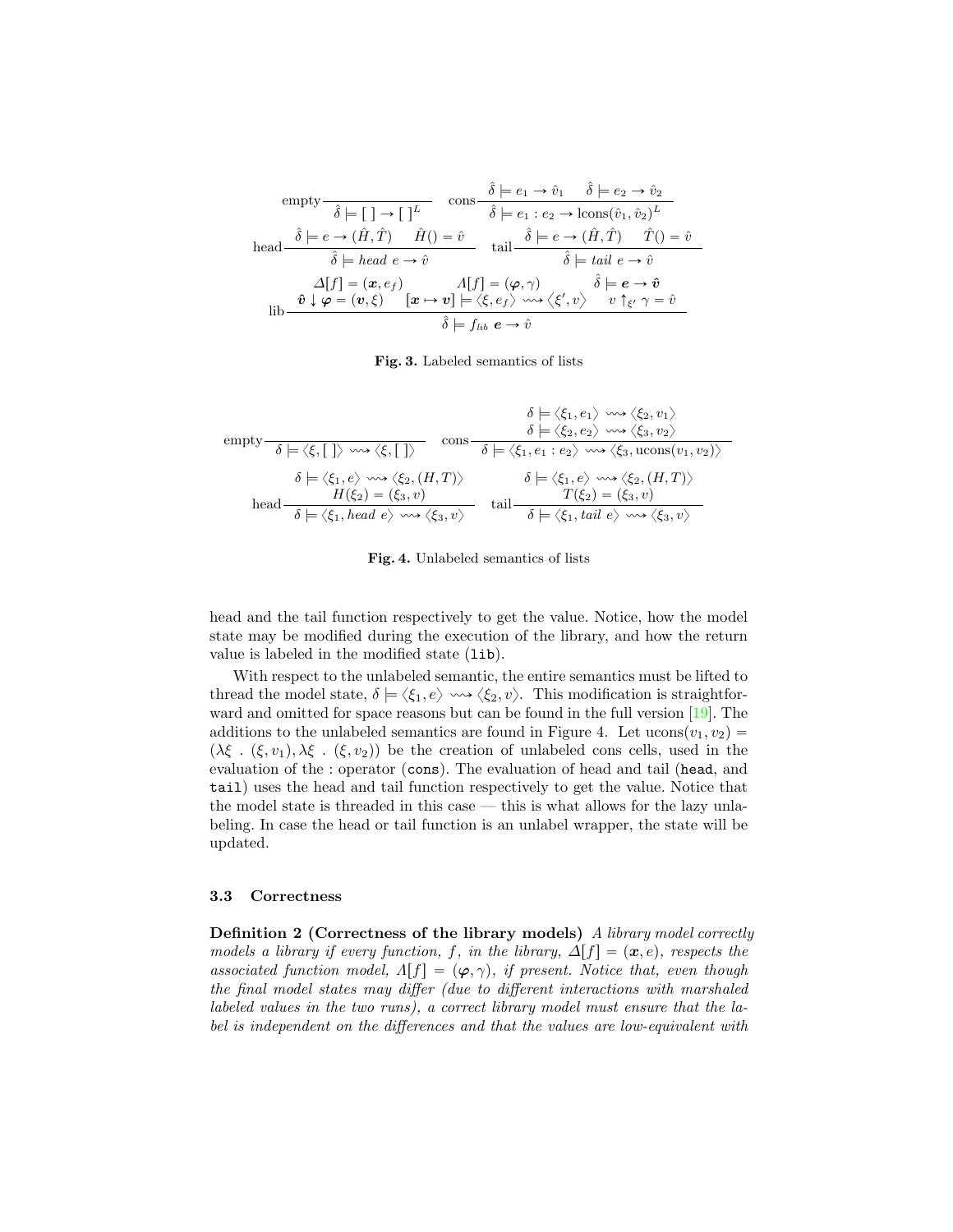respect to the labeling.

$$
\forall f \, . \, A[f] = (\varphi, \gamma) \land \Delta[f] = (\boldsymbol{x}, e)
$$
  

$$
\land \hat{\boldsymbol{v}} \simeq \hat{\boldsymbol{v}}' \land \hat{\boldsymbol{v}} \downarrow \varphi = (\boldsymbol{v}, \xi_1) \land \hat{\boldsymbol{v}}' \downarrow \varphi = (\boldsymbol{v}', \xi_1)
$$
  

$$
\land [\boldsymbol{x} \mapsto \boldsymbol{v}] \models \langle \xi_1, e \rangle \leadsto \langle \xi_2, v \rangle \land [\boldsymbol{x} \mapsto \boldsymbol{v}'] \models \langle \xi_1, e \rangle \leadsto \langle \xi_2', v' \rangle \Rightarrow
$$
  

$$
v \uparrow_{\xi_2} \gamma \simeq v' \uparrow_{\xi_2'} \gamma
$$

As is standard we prove noninterference as the preservation of a low-equivalence relation under execution, extended from Section [2.3](#page-5-2) with lists as follows.

$$
\begin{array}{ccccc} & & \hat{H}() \simeq \hat{H}'() & \hat{T}() \simeq \hat{T}'() \\ \hline & & v_1^H \simeq v_2^H & & (\hat{H}, \hat{T})^L \simeq (\hat{H}', \hat{T}')^L \end{array}
$$

Under the assumption that Definition [2](#page-10-2) holds, we can prove noninterference for labeled execution.

#### Theorem 2 (Noninterference for labeled execution)

$$
\hat{\delta} \simeq \hat{\delta}' \wedge \hat{\delta} \models e \to \hat{v} \wedge \hat{\delta}' \models e \to \hat{v}' \Rightarrow \hat{v} \simeq \hat{v}'
$$

#### 3.4 Examples

We present a selection of examples to illustrate different aspects of our models. Consider first the length function, that recursively computes the length of the given list.

```
length :: [\alpha_1]_{\alpha_2} \rightarrow \alpha_2length l = if l == [] then 0 else 1 + length (tail 1)
```
The function traverses the list until the empty list is found without looking at the elements. During this traversal, the security labels corresponding to the cons cells are accumulated into the label variable  $\alpha_2$ , which is used to label the result. This corresponds precisely to the structure security label of lists in [\[18\]](#page-20-2). It is, thus, possible to have functions that are dependent on the structure of a list, but not the content.

The other way, however, is not possible. Getting an element from a list always reveals information about the structure of the list. Thus, the sum function, which sums the element of the list must also take the labels of the cons cells into account.

```
sum :: [\alpha_1]_{\alpha_2} \rightarrow \alpha_1 \sqcup \alpha_2sum l = if l == [] then 0 else head l + sum (tail l)
```
Consider the function replicate, that creates a list by replicating a given element, x, n times. The length of the list is given by the label of n and the label of the elements by the label of  $x$ . Notice the limitation in the current label models. By giving the second argument the unlabel model  $\alpha_2$ , we force replicate to take integers — lists cannot be unlabeled by  $\alpha_2$ . In such cases, polymorphic models are needed, see below in Section [3.5.](#page-12-0)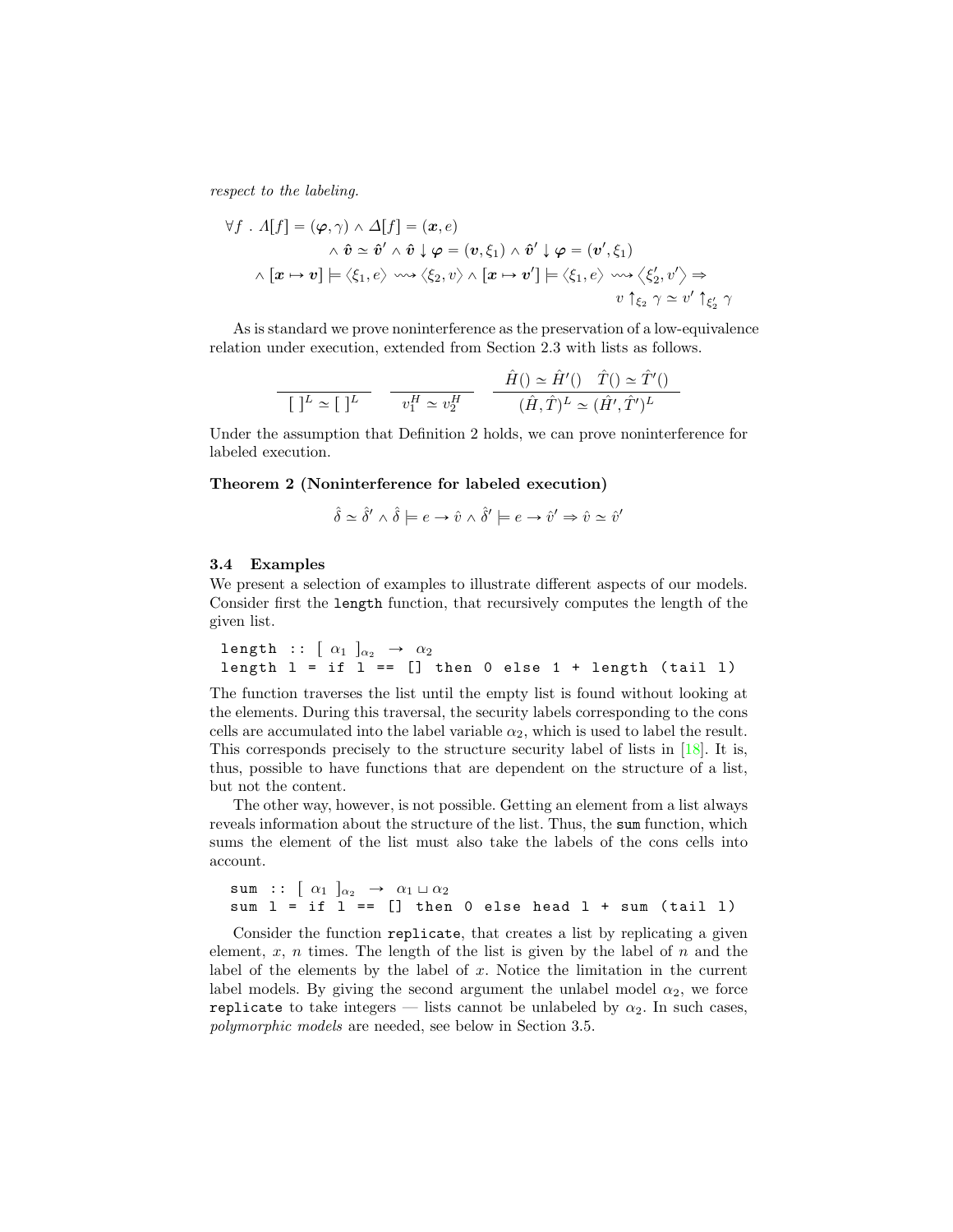```
replicate :: \alpha_1 \alpha_2 \rightarrow |\alpha_2|_{\alpha_1}replicate n \times = if n == 0 then []else x : replicate (n - 1) x
```
Related to both sum and replicate consider the function take, that takes an integer,  $n$ , and a list,  $l$ , and returns the  $n$  first elements of  $l$ . Clearly, the length of the list is dependent on both the label of n,  $\alpha_1$ , and the structure of the list  $\alpha_3$ . Notice, that the label of the structure of the list is accumulated into  $\alpha_3$  as the function traverses the list. This means that, given a list, where the first  $k$  cons cells are public, followed by some number of secret cons cells, take will yield lists with public structure, as long as no more than  $k$  elements are taken. Once more than k elements are taken, however, the labels of all cons cells will be secret. Unfortunately, this is the same for the labels of the values, which are all joined into  $\alpha_2$ , see Section [3.5.](#page-12-0)

```
take :: \alpha_1 \alpha_2 \alpha_3 \rightarrow \alpha_2 \alpha_1 \alpha_3take n 1 = if 1 == [] || n == 0 then []else head l : take (n - 1) (tail l)
```
Finally, consider the function takeUntilZero, that takes an unknown number of elements from the list. In this function, the length of the list is dependent on the labels of the values of the list, as well as the labels of the traversed cons cells. As before, only the labels of the cons cells that actually take part in the computation are part of the accumulated label for  $\alpha_2$ .

takeUntilZero ::  $[\alpha_1]_{\alpha_2} \rightarrow [\alpha_1]_{\alpha_1 \sqcup \alpha_2}$  $takeUnit1Zero 1 = if 1 == [] || head 1 == 0 then []$ else head 1 : takeUntilZero (tail 1)

# <span id="page-12-0"></span>3.5 A note on the policy language

With respect to the policy language, there are a number of possible paths to explore. First, consider a form of polymorphic models, where we add variables, x, to the policy language. Unlike  $\alpha$ , the intention is that x can map to structured labels (potentially in combination with the values, see Section [2.5\)](#page-6-0). This would enable the following.

```
replicate :: \alpha x \rightarrow [x]_{\alpha}replicate n \times = if n == 0 then []else x : replicate (n - 1) x
```
where  $x$  would allow any type of value to be repeated. It is also possible to envision other operations on such variables, such as  $@x$ , the computation of the least upper bound of the labels reachable from x.

Additionally, it is natural to extend the model language with some form of pattern matching on lists, as follows.

 $f : : (\alpha_1 : \alpha_2 : [\alpha_3]_{\alpha_4}) \rightarrow \alpha_3 \sqcup \alpha_4$  $f$  ls = sum (drop 2 ls)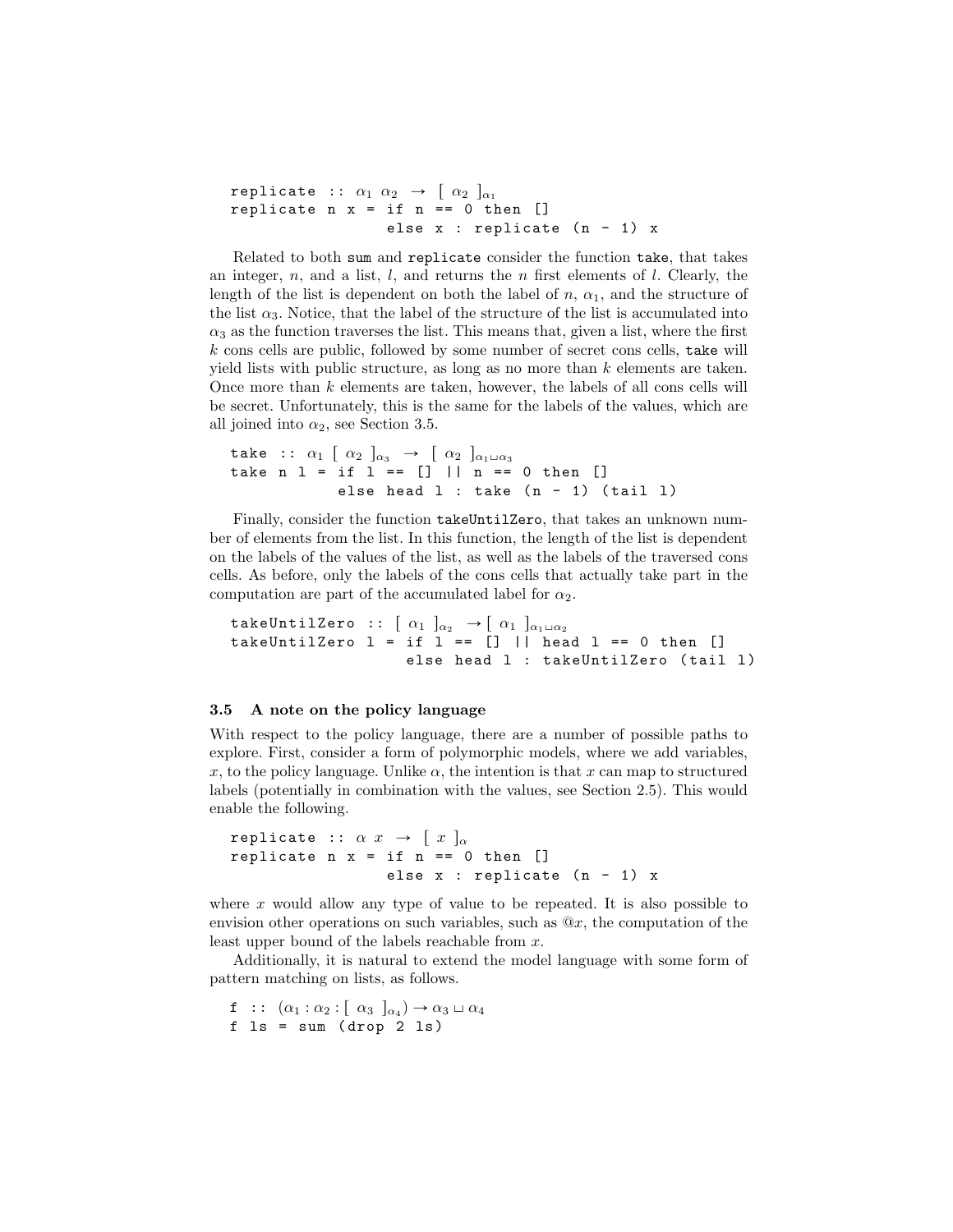In this case, the first two elements are dropped before the remainder is summed together. An interesting avenue of research is to explore this in combination with dependent models and richer models for building structured data.

# <span id="page-13-0"></span>4 Higher-order functions  $\mathcal F$

After having investigated how to pass structured and unstructured data between the program and the library, we turn the attention to the passing of computations, in terms of higher-order functions. The passing of functions between programs and libraries is commonplace, used in the presence of, e.g., asynchronous operations. Examples of this are callbacks, where functions are passed to the library, allowing it to inform the program of certain events, and promises [\[22\]](#page-20-13), that rely on the ability to pass functions in both directions.

#### 4.1 Syntax

To investigate higher-order functions, we extend the core language with a function expression, fun  $x \to e$  and change function calls to a computed call target. The introduction of higher-order functions subsumes top-level function definitions. Instead, we allow for top-level let declarations, let  $x = e$ , and corresponding model declarations,  $x :: \gamma$ .

$$
e ::= \dots \mid e \ e \mid \text{fun} \ x \Rightarrow e \qquad d ::= \text{let} \ x = e \qquad m ::= x :: \gamma
$$

# 4.2 Semantics

Fundamentally, we use the same approach as with lists and represent closures as functions instead of structured values. This allows us to marshal functions from the labeled world to the unlabeled world and back without the need to distinguish between the origin of the values in the respective semantics. Intuitively, this corresponds to using functions as the calling convention and mimics what is actually in a practical implementation<sup>[3](#page-13-1)</sup>.

Following the development of Section [3,](#page-7-0) we add functional closures to the values as follows.

$$
\hat{v} ::= n^{\ell} \mid \hat{F}^{\ell} \quad v ::= n \mid F
$$

where labeled closures,  $\hat{F}$ , take sequences of labeled values to labeled values and unlabeled closures,  $F$ , also thread a model state

$$
\hat{F}: \hat{\boldsymbol{v}} \to \hat{v} \quad F: (\xi, \boldsymbol{v}) \to (\xi, v)
$$

With respect to the asymmetry of the semantics, the intuition is the same as before: the model state resides in shared memory, but, since the labeled semantics never modifies the model state we do not need to thread the model state through the labeled semantics.

<span id="page-13-1"></span><sup>&</sup>lt;sup>3</sup> In a practical implementation, the program and the library would use the calling convention of the computer — regardless of the implementation language of the two.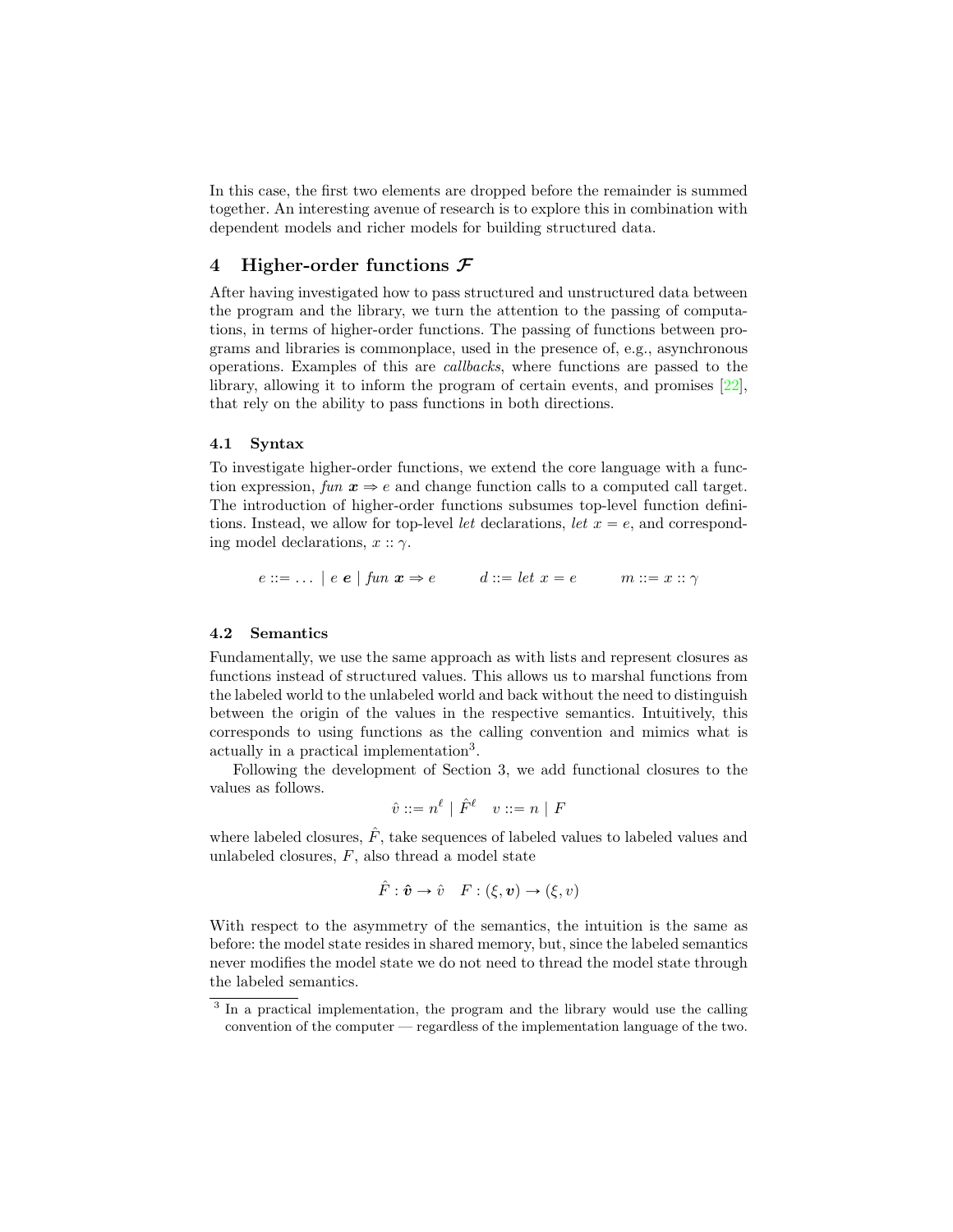Stateful marshaling Conceptually, any function defined in the library that can be called from the monitored program, whether passed as a closure or called, must be given a label model, that defines how to label the closure as a value, how to unlabel the parameters and label the result (c.f., the function models in Section [2\)](#page-2-0). The question is, how to unlabel a closure, when passing it from the monitored program to the library. Intuitively, the unlabel model should be the dual of the label model, i.e., unlabel the closure as a value, label the parameters and unlabel the result. The problem is, that both unlabeling and labeling is performed in relation to a model state, which cannot be assumed to be the same as when the closure was passed as a parameter (it could be an extension — the passed closure could be called from an inner function). For this reason, we cannot tie an unlabel model to the closure at the point of unlabeling; it must be provided at the point of call. To be able to connect closures to calls, closures are tagged with a provided abstract identifier,  $\pi$ , when unlabeled. This abstract identifier is used in the label models for library functions to connect called closures with call models that express how to label the parameters and unlabel the result in the model state of the caller.

$$
\varphi ::= \alpha \mid \pi^{\alpha} \quad \gamma ::= \kappa \mid (\varphi \rightarrow \gamma, \zeta)^{\kappa} \quad \zeta ::= \pi \; \gamma \rightarrow \varphi
$$

Unlabel models for labeled closures,  $\pi^{\alpha}$ , provide both abstract identifiers,  $\pi$ , and label variables,  $\alpha$ , while the label models of unlabeled closures,  $(\varphi \to \gamma, \zeta)^{\kappa}$ , contain how to label the closure as a value,  $\kappa$ , how to unlabel the parameters,  $\varphi$ , how to label the result,  $\gamma$ , and how to label calls to callbacks,  $\zeta$ . These call models,  $\zeta$ , tie abstract identifiers,  $\pi$ , to call models, i.e., how to label the parameters,  $\gamma$ , and how to unlabel the result,  $\varphi$ . Linked by the abstract identifier, the unlabel model for labeled closures together with the call models can be seen as duals to the label models for unlabeled closures.

Unlabeling of labeled closures is similar to unlabeling of values and lists, and places an unlabel wrapper around the labeled closure. The unlabel wrapper is, additionally, given the abstract identifier,  $\pi$ , used to tie future calls to the corresponding call models.

$$
v^{\ell} \downarrow \alpha = (v, \xi[\alpha \mapsto \ell]) \qquad \hat{F}^{\ell} \downarrow \pi^{\alpha} = (\text{unlabel}(\hat{F}^{\ell}, \pi), [\alpha \mapsto \ell])
$$

The unlabel wrapper becomes an unlabeled closure, that takes a model state,  $\xi$ , and a sequence of unlabeled values, v, and finds the call model  $\gamma \rightarrow \varphi$  corresponding to the abstract identifier,  $\pi$ . Thereafter,  $\gamma$  is used to label the values, which are passed to the labeled closure,  $\hat{F}$ , to get a labeled value,  $\hat{v}$ . The labeled value is unlabeled using  $\varphi$ , which produces an unlabeled value and an update to the model state,  $\xi'$ . The result of the call to the wrapper is an updated model state and the unlabeled value. Notice how the label of the closure  $\ell$  is used to raise the returned value before the unlabeling.

unlabel(
$$
\hat{F}^{\ell}
$$
, π) = λ(ξ, **v**) . (ξ Πξ', *v*),  
where ξ[π] = γ → φ and  $\hat{F}(v \uparrow_{\xi} \gamma) = \hat{v}$  and  $\hat{v}^{\ell} \downarrow \varphi = (v, \xi')$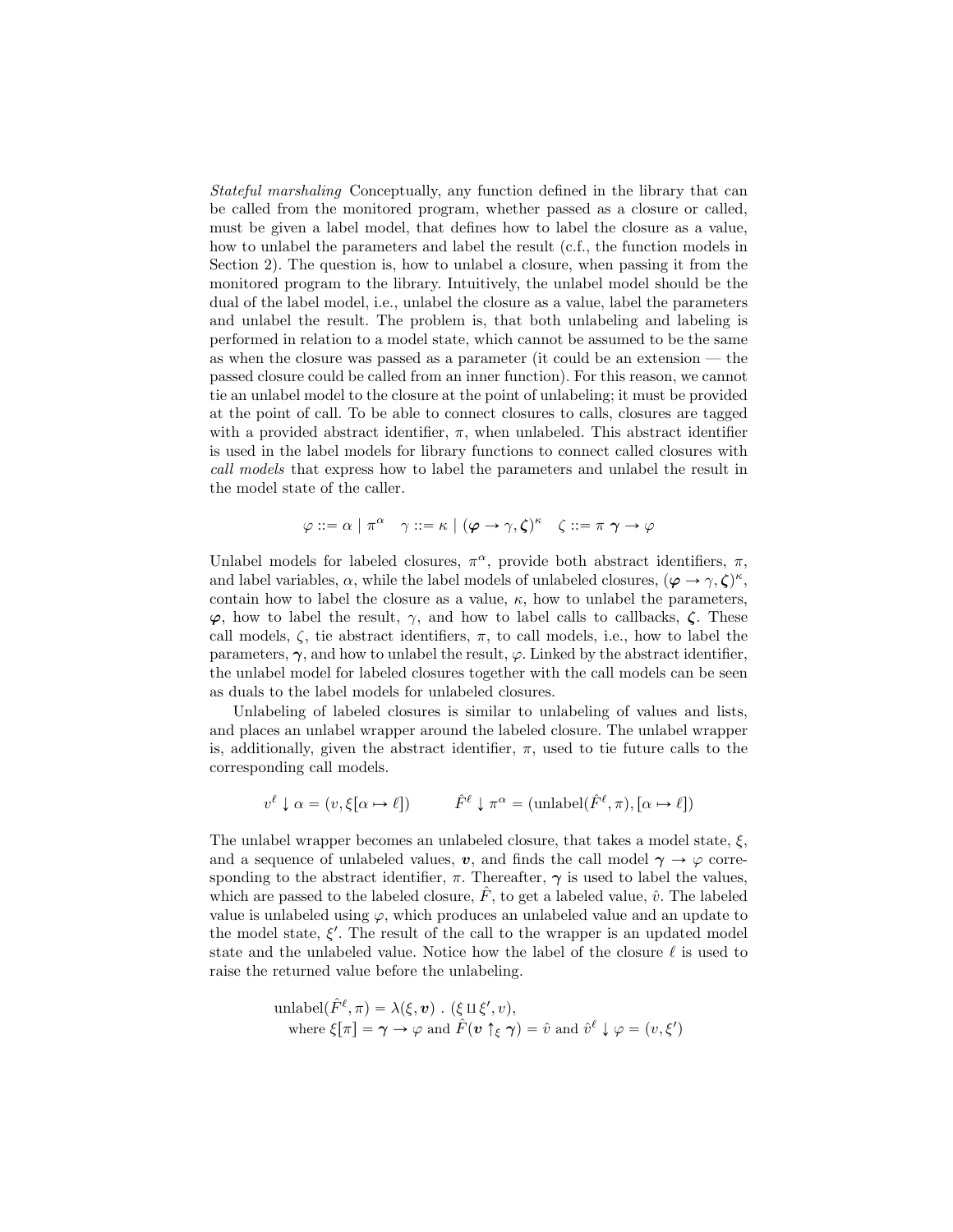$$
\text{fun}\frac{v = \text{l}\text{clos}(\hat{\delta}, \mathbf{x}, e)}{\hat{\delta} \models \text{fun } \mathbf{x} \Rightarrow e \rightarrow v^L} \quad \text{app}\frac{\hat{\delta} \models e \rightarrow \hat{F}^\ell}{\hat{\delta} \models e \rightarrow \hat{v} \quad \hat{F}(\hat{v}) = \hat{v}}\n\text{lib}\frac{\delta_0[f] = F \quad \xi_0[f] = (\varphi \rightarrow \gamma, \zeta)^\kappa \quad F \uparrow_{\xi_0} (\varphi \rightarrow \gamma, \zeta)^\kappa = \hat{F}^\ell}{\hat{\delta} \models f_{\text{lib}} \rightarrow \hat{F}^\ell}
$$

<span id="page-15-0"></span>Fig. 5. Labeled semantics for higher-order functions

Labeling of unlabeled closures places a label wrapper around the closure. The label wrapper is additionally given the model state,  $\xi$ , how to unlabel the parameters,  $\varphi$ , how to label return value,  $\gamma$ , and the call models,  $\zeta$ .

$$
v \uparrow_{\xi} \kappa = v^{\llbracket \kappa \rrbracket_{\xi}} \qquad F \uparrow_{\xi} (\varphi \to \gamma, \zeta)^{\kappa} = \text{label}(F, \xi, \varphi \to \gamma, \zeta)^{\llbracket \kappa \rrbracket_{\xi}}
$$

The label wrapper becomes a labeled closure, that takes a sequence of labeled values,  $\hat{v}$ , unlabels the value producing a sequence of values,  $v$ , and an update to the model state,  $\xi'$ . The updated model state is extended with the call models of the function (replacing the previously defined), producing a new model state  $\xi_2$  by threading

$$
\llbracket \pi \kappa \to \varphi \rrbracket_{\xi} = \xi \llbracket \pi \mapsto (\kappa \to \varphi) \rrbracket
$$

through the sequence  $\zeta$ . The produced model state is used in the execution of the unlabeled closure,  $F$ , together with the unlabeled values producing an unlabeled value, v, and the final model state,  $\xi_3$ . The result is the labeled value  $\hat{v}$ , created by labeling v with respect to  $\gamma$  and the final model state.

$$
label(F, \xi, \varphi \to \gamma, \zeta) = \lambda \hat{\boldsymbol{v}} \cdot \hat{\boldsymbol{v}},
$$
  
where  $\hat{\boldsymbol{v}} \downarrow \varphi = (\boldsymbol{v}, \xi')$  and  $[[\zeta]]_{\xi \amalg \xi'} = \xi_2$   
and  $F(\xi_2, \boldsymbol{v}) = (\xi_3, \upsilon)$  and  $\upsilon \uparrow_{\xi_3} \gamma = \hat{\upsilon}$ 

Labeled semantics The labeled semantics is mostly unaffected by the extension, apart from the rule for higher-order functions (fun), the rule for function call (app) and the rule for library call (1ib). The modified rules are found in Figure [5](#page-15-0) and make use of closure creation, lclos, defined as follows.

$$
\text{lclos}(\hat{\pmb{\delta}}, \pmb{x}, e) = \lambda \hat{\pmb{v}} \ . \ \hat{v}, \text{where } \hat{\delta}[\pmb{x} \mapsto \hat{\pmb{v}}] \models e \rightarrow \hat{v}
$$

In the semantics  $\delta_0$ , and  $\delta_0$  are created by evaluating the top levels of the labeled and the unlabeled world, respectively. This creates all top level closures used in function and library calls. Similarly,  $\xi_0$  is created from the model definitions of the library, and is used as the initial model state.

Function call (app) evaluates the function expression to a closure and the parameters to a sequence of labeled values,  $\hat{v}$ . The closure is called by supplying the labeled values and the result is returned, but with the label raised to the label of the closure. The library call has been replaced with a rule that lifts an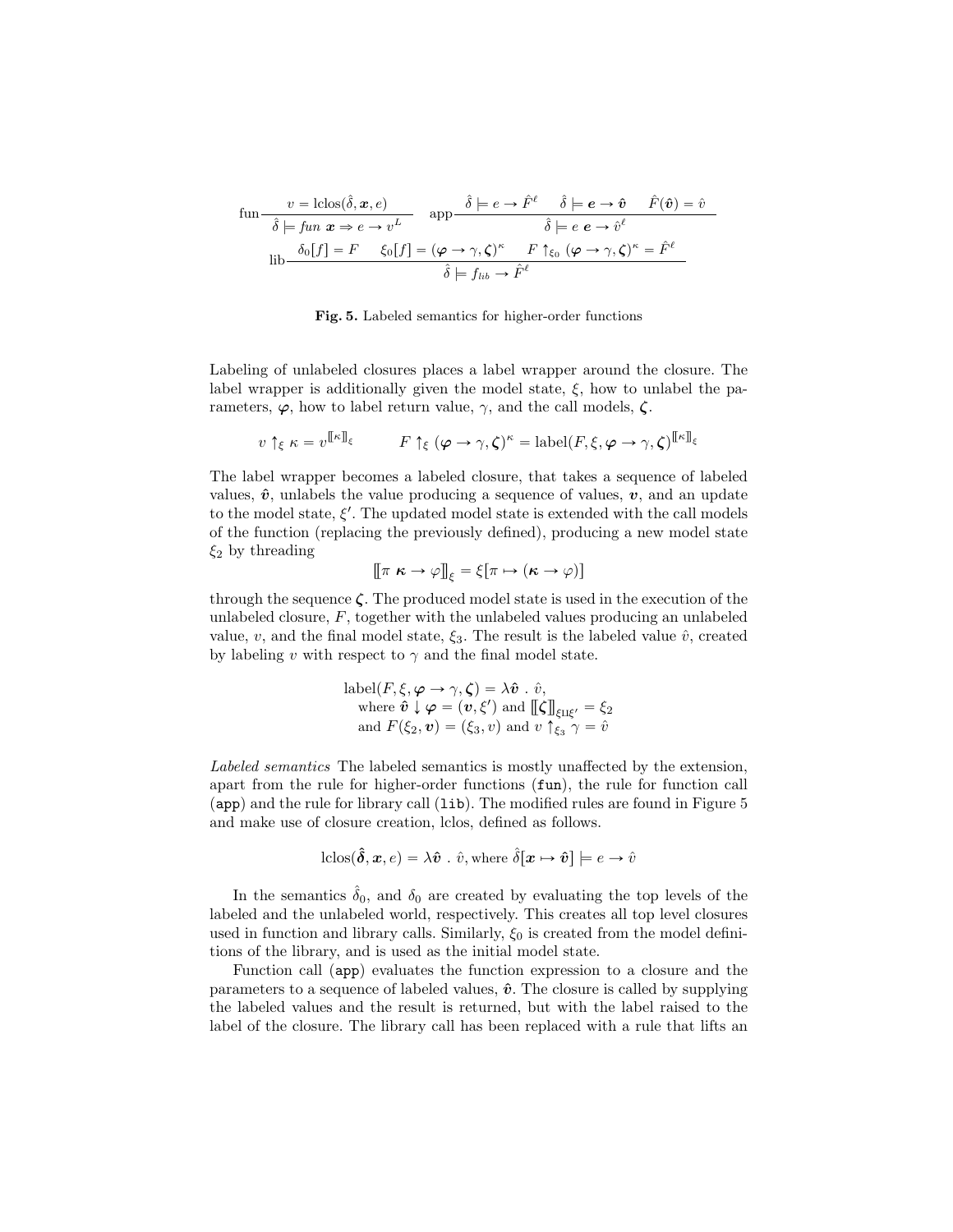$$
\text{fun}\n\begin{aligned}\n&v = \text{uclos}(\delta, \mathbf{x}, e) \\
& \delta \models \langle \xi, \text{fun } \mathbf{x} \Rightarrow e \rangle \rightsquigarrow \langle \xi, v \rangle \\
\text{app}\n\begin{aligned}\n& \delta \models \langle \xi_1, e \rangle \rightsquigarrow \langle \xi_2, F \rangle \quad \delta \models \langle \xi_2, e \rangle \rightsquigarrow \langle \xi_3, v \rangle \\
& \delta \models \langle \xi_1, e \text{ } e \rangle \rightsquigarrow \langle \xi_4, v \rangle\n\end{aligned}\n\end{aligned}
$$

<span id="page-16-0"></span>Fig. 6. Unlabeled semantics for higher-order functions

unlabeled closure to the labeled world (lib). This is done by looking up the unlabeled closure in the initial environment of the library  $\delta_0$ , and the corresponding function model in the initial model state  $\xi_0$ . The labeled (wrapped) closure is then returned as the result. Thus, in line with the intuition of using functions as the calling convention, functions in the program and in the library are translated to functions that are called in the same manner in the function call rule.

Unlabeled semantics In the unlabeled semantics, a rule for higher-order functions (fun) has been added and the rule for function application (app) has been changed. The modified rules are found in Figure [6](#page-16-0) and are analogous with the changes made to the labeled semantics, including the use of closure creation defined as follows.

$$
\mathrm{uclos}(\bm{\delta},\bm{x},e) = \lambda(\xi_1,\bm{v}) \ . \ (\xi_2,v), \mathrm{where} \ \delta[\bm{x}\mapsto \bm{v}] \models \left<\xi_1,e\right> \rightarrow \left<\xi_2,v\right>
$$

#### 4.3 Correctness

.

We prove correctness under the assumption that the library model correctly models the library.

<span id="page-16-1"></span>Definition 3 (Correctness of the library models) A library model correctly models a library if every closure, f, in the library,  $\delta_0[f] = F$ , respects the associated function model,  $\xi_0[f] = (\varphi \to \gamma, \zeta)^{\kappa}$ , if present.

$$
\forall f \cdot \xi_0[f] = (\varphi \to \gamma, \zeta)^{\kappa} \wedge \delta_0[f] = F
$$
  
 
$$
\wedge \hat{\boldsymbol{v}} \simeq \hat{\boldsymbol{v}}' \wedge \hat{\boldsymbol{v}} \downarrow \varphi = (\boldsymbol{v}, \xi_1) \wedge \hat{\boldsymbol{v}}' \downarrow \varphi = (\boldsymbol{v}', \xi_1) \wedge [\![\zeta]\!]_{\xi_1} = \xi_2 \wedge
$$
  
 
$$
F(\xi_2, \boldsymbol{v}) = (\xi_3, \boldsymbol{v}) \wedge F(\xi_2, \boldsymbol{v}') = (\xi'_3, \boldsymbol{v}') \wedge \Rightarrow \boldsymbol{v} \uparrow_{\xi_3} \gamma \simeq \boldsymbol{v}' \uparrow_{\xi'_3} \gamma
$$

As is standard we prove noninterference as the preservation of a low-equivalence relation under execution, extended from Section [2.3](#page-5-2) with higher-order functions as follows.

$$
\frac{\forall \hat{v}, \hat{v}' \cdot \hat{v} \simeq \hat{v}' \Rightarrow \hat{F}(\hat{v}) \simeq \hat{F}'(\hat{v}')
$$

$$
v_1^H \simeq v_2^H \qquad \qquad \hat{F}^L \simeq \hat{F}'^L
$$

Under Definition [3](#page-16-1) holds, we can prove noninterference for labeled execution.

Theorem 3 (Noninterference for labeled execution)

 $\hat{\delta} \simeq \hat{\delta}' \wedge \hat{\delta} \models e \rightarrow \hat{v} \wedge \hat{\delta}' \models e \rightarrow \hat{v}' \Rightarrow \hat{v} \simeq \hat{v}'$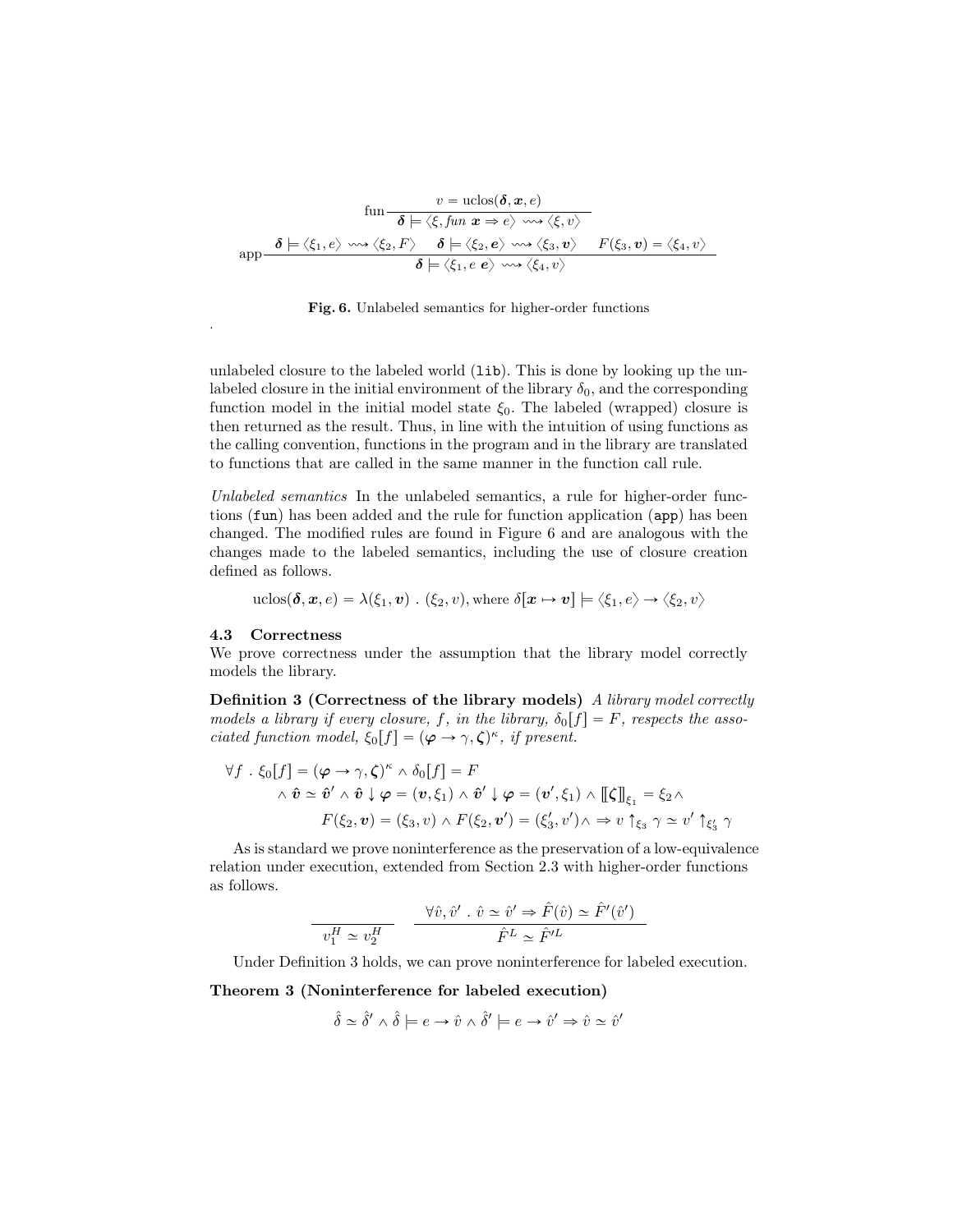#### 4.4 Examples

To illustrate models for higher-order functions we consider three examples. In the examples, the library top-level contains a let with a higher-order function, which is paired with a function model. Before the program is run the top-level let bindings in the library and the unmonitored program (in that order) is evaluated to values. As illustrated in the second example, this means that execution no longer needs to start in a predefined function. Instead, computation can be started from any of the let bindings that do not produce closures.

The first example takes a callback and immediately calls it with a constant, and the associated function model expresses that the function takes a closure, which will be unlabeled as  $\alpha_1$  and associated with the abstract name x (nothing prevents us from using the same name as the parameter). Further, the closure is called with a public parameter, and the result will be unlabeled as  $\alpha_2$ , which is also the label of the result of the function.

```
f :: (x^{\alpha_1} \rightarrow \alpha_2, x L \rightarrow \alpha_2)let f = fun x => x 42
```
When calling the closure, the call model will be looked up and used to label the parameters — in this case giving  $42$  labeled with L. The result of the call will be unlabeled as  $\alpha_2$ , before being labeled by  $\alpha_2$  and returned by the function.

The second example illustrates why callbacks cannot be associated with an unlabel model on the point of unlabeling.

```
let cb = fun x => x + 1let main = let g = f_{lib} cb in g 10
-- library part
{\tt f} :: ({\tt x}^{\alpha_1} \to {\tt (\alpha_2 \to \alpha_3, \ x \ \alpha_2 \to \alpha_3)^L)^L}let f = fun x => fun y => x y
```
When the callback cb is passed to f it is not called, rather a closure is returned which takes another parameter that is unlabeled into  $\alpha_2$ , which in turn is used as the parameter to the callback. Thus, in order to correctly label the value of the parameter to the callback,  $\alpha_2$  must be in the model state. This is true for the second call  $g$  10 but not for the first  $f_{lib}$  cb in the monitored program.

Finally, consider an example with a conditional callback.

```
\texttt{f} :: (x^{\alpha_1} \rightarrow (\alpha_2 \rightarrow \alpha_2 \sqcup \alpha_3, x \alpha_2 \rightarrow \alpha_3)^L)^Llet f = fun x => fun y => if y then x 42 else 42
```
The example illustrates the situation, where the callback may or may not be called depending on other values inspired by the frequent use of coercions in JavaScript libraries. This means that in some executions the variable  $\alpha_2$  may not be set. To handle this kind of situations it suffices that  $\llbracket \alpha \rrbracket_{\varepsilon} = L$ , when  $\xi[\alpha]$  is undefined. In addition, this interpretation allows for a limited form of dependent models.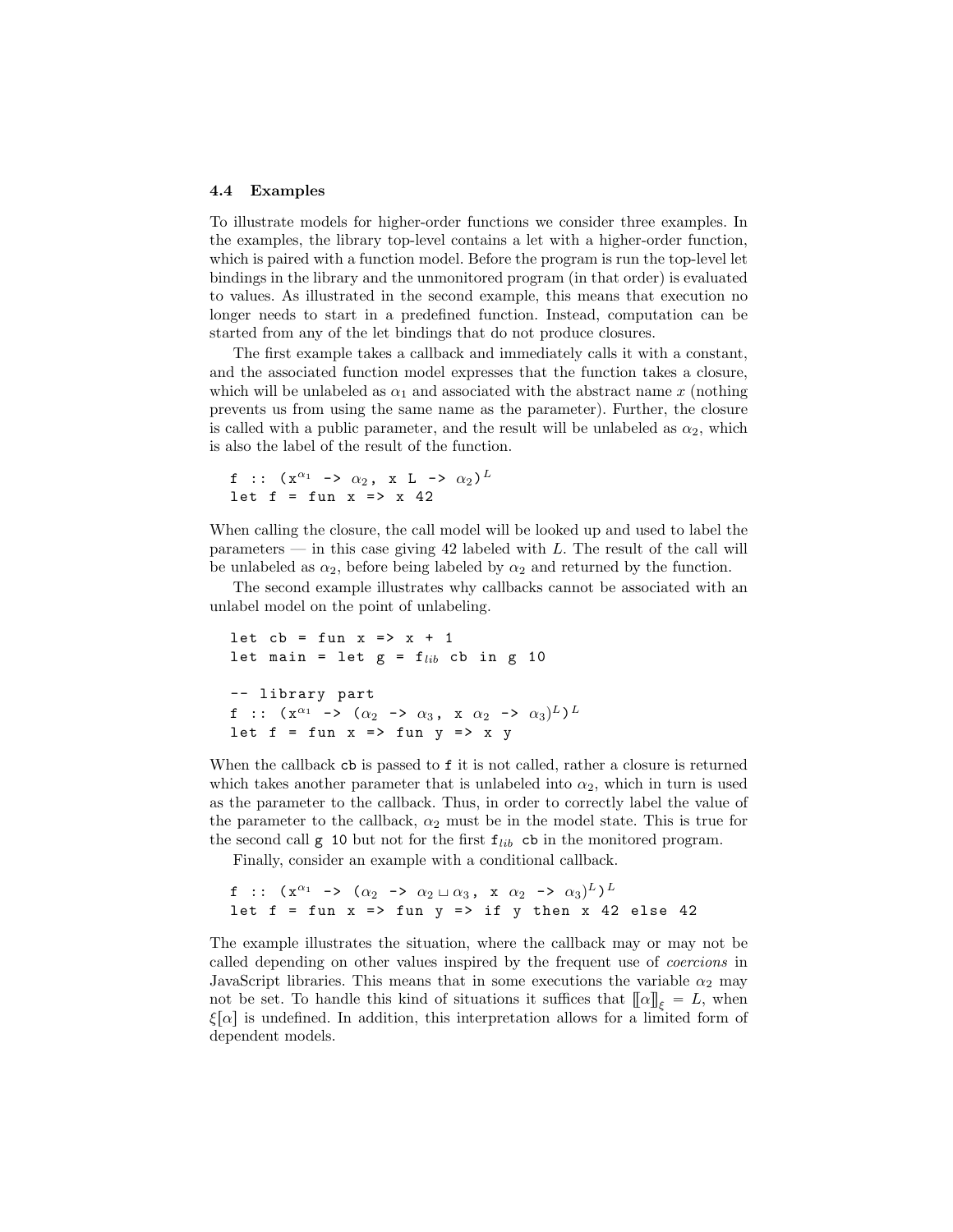# <span id="page-18-0"></span>5 Related work

There has been a substantial body of work in the area of dynamic information flow control in the past decade, to a large extent motivated by the desire to provide security and privacy for JavaScript web applications. There are two big lines of work. First, execution monitors  $[15,1,18,17,3]$  $[15,1,18,17,3]$  $[15,1,18,17,3]$  $[15,1,18,17,3]$  $[15,1,18,17,3]$  attach additional metadata (for instance, a security level) and propagate that metadata during the execution of a program. Second, multi-execution based approaches  $[6,20,28]$  $[6,20,28]$  $[6,20,28]$  essentially execute a program multiple times, and make sure that the execution that performs outputs at a certain security level has only seen information less than or equal to that security level. The multiple-facets approach [\[2\]](#page-20-17) is an optimized implementation of multi-execution, but it is less transparent. Bielova and Rezk [\[4\]](#page-20-18) give a detailed survey and comparison of all kinds of dynamic information flow mechanisms, and we refer the reader to that paper for a detailed discussion. Both lines of work on dynamic information flow control (execution monitoring and multi-execution) have been applied to JavaScript in the browser [\[13](#page-20-8)[,16\]](#page-20-7), and both have dealt with the problem of interfacing with libraries in a relatively ad-hoc way — essentially by manual programming of models of the library functions, or by treating API calls as I/O operations [\[14\]](#page-20-9). Rajani et al. [\[29\]](#page-21-4) propose detailed and rigorous formal models of the DOM and event-handling parts of the browser, and find several potential information leaks. The work in this paper is a first step to a more principled approach of interfacing with such libraries that avoids the labor-intensive manual construction of such models (at the cost of potentially losing some precision).

The problem of interfacing with libraries where no dynamic checking of information flow control is possible, is related to the problem of checking contracts at the boundary between statically type-checked code and dynamically typechecked code. The problem of checking such contracts has been studied extensively in higher-order programming languages. Findler and Felleisen pioneered this line of work and proposed higher-order contracts [\[11\]](#page-20-19). The main challenge addressed is that of function values passed over the boundary. Compliance of such function values with their specified contract is generally undecidable. But it can be handled by wrapping the function with a wrapper that will check the contract of the function value at the point where the function is called. This is similar to how we handle function values in this paper, and an interesting question for future work is whether we can avoid the use of abstract identifiers for closures by injecting the appropriate labeling/unlabeling functionality using proxies only guided by how this is done in higher-order contract checking [\[8\]](#page-20-20). One concern that has received extensive attention is the proper assignment of blame once a contract violation is detected  $[12,7]$  $[12,7]$ . Assigning blame for information flow violations has been investigated by King et al. [\[21\]](#page-20-23) in the setting of static information flow checking. Our work could be seen as an application of the idea of dynamic higher-order contract checking to information flow contracts, something that to the best of our knowledge has not yet been considered before. We do not consider the issue of assigning blame: if the library does not comply with the specified contract, this is not detected at run-time.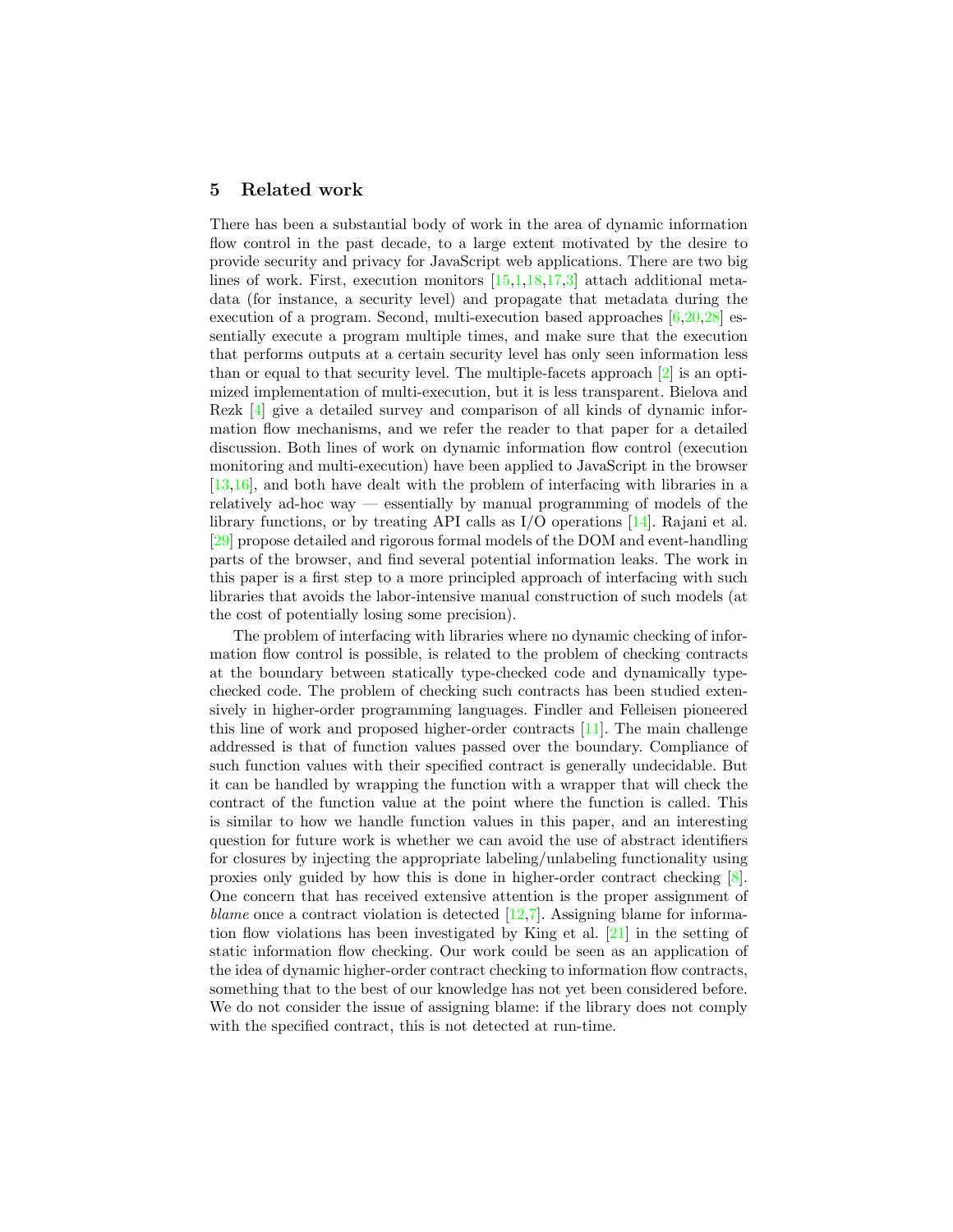Gradual typing [\[32](#page-21-5)[,33\]](#page-21-6) is an approach to support the evolution of dynamically typed code to statically typed code, and it shares with our work the challenge of interfacing soundly between the dynamically checked part of the program and the statically checked part that no longer propagates all run-time type information. It has also been applied in the setting of security type systems  $[9,10]$  $[9,10]$ , but it fundamentally differs in objective from our work. With gradual typing, the idea is to start from a program that is checked dynamically, and to gradually grow the parts that are statically checked. Our objective is to support interfacing with parts of the program for which dynamic checking is infeasible, either because the part is written in another language like C, or because dynamic checking would be too expensive to start with.

# <span id="page-19-1"></span>6 Conclusion

In this paper we have explored a method, *stateful marshaling*, that enables an information flow monitored program to call unmonitored libraries. The approach relies on storing the labels in a *model state* in accordance with an *unlabel model* before calling the library, and labeling the returned result by interpreting a label model in that model state.

Additionally, we have investigated lazy marshaling of structured data in terms of lists. The idea is similar to the concept of proxies and works by semantically representing lists as pairs of functions, that can be wrapped without recursively marshaling the entire list. When interacted with, the wrappers unlabel one step and return unlabeled primitive values or new lazy wrappers.

Finally, using functions to represent closures, we have shown how higherorder functions can be allowed to be passed in both directions. The approach relies on the concept of abstract identifiers that tie labeled closures, passed from the monitored program to the library, to call models, which describe how to label the parameters and unlabel the result with respect to the model state of the caller.

Future work We have preliminary results that show that lazy marshaling in combination with abstract identifiers is able to successfully handle references and the challenging combination of references and higher-order functions. Further, as discussed above, we aim to explore richer model languages, including but not limited to dependent models and model polymorphism. Finally, experiments with integrating our approach into JSFlow are subject to our current and future work.

Acknowledgments This work was partly funded by the European Community under the ProSecuToR project and the Swedish research agency VR.

# References

<span id="page-19-0"></span>1. T. H. Austin and C. Flanagan. Permissive Dynamic Information Flow Analysis. In PLAS, 2010.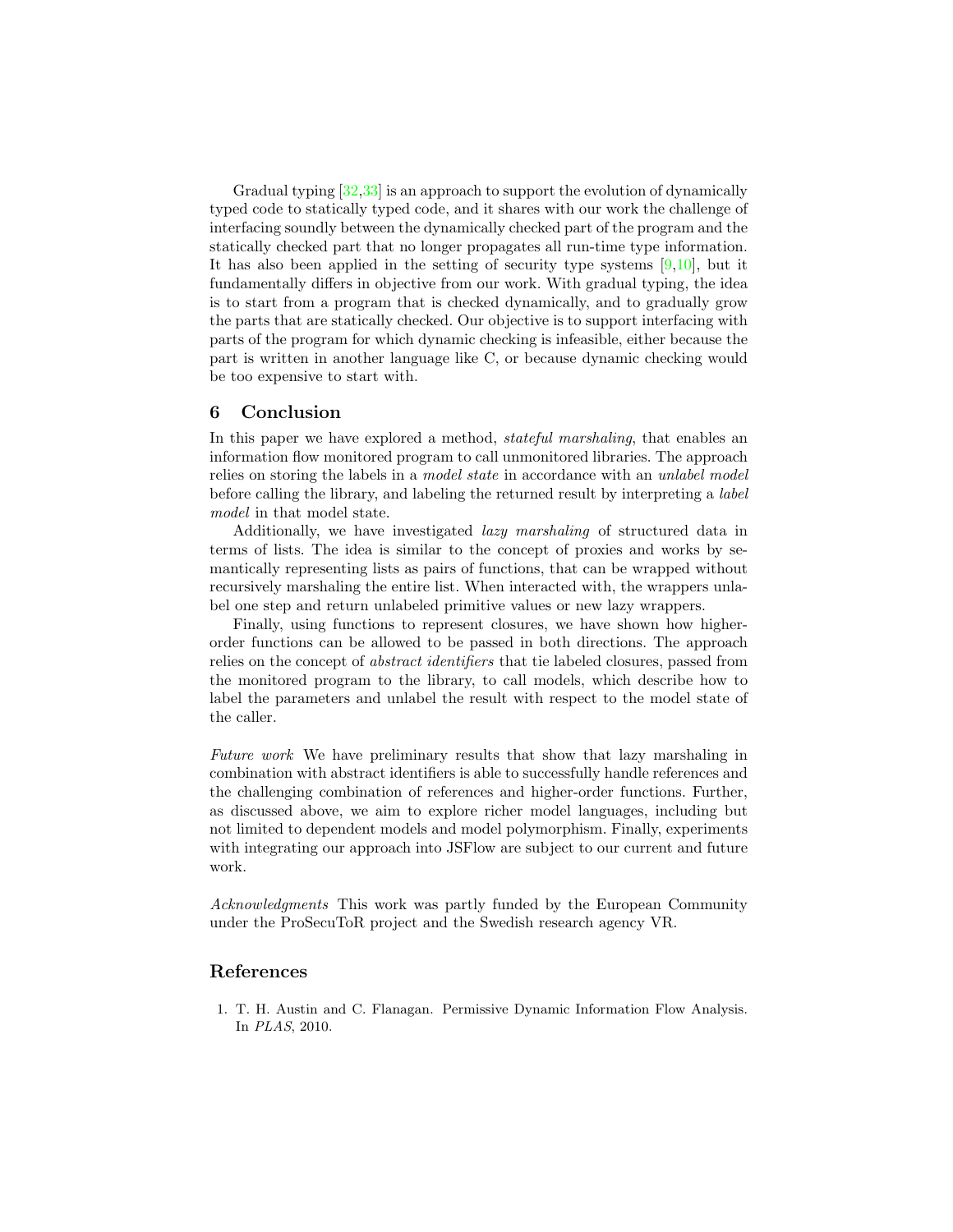- <span id="page-20-17"></span>2. T. H. Austin and C. Flanagan. Multiple Facets for Dynamic Information Flow. In POPL, 2012.
- <span id="page-20-4"></span>3. A. Bichhawat, V. Rajani, D. Garg, and C. Hammer. Information flow control in webkit's javascript bytecode. In POST, 2014.
- <span id="page-20-18"></span>4. N. Bielova and Tamara Rezk. A taxonomy of information flow monitors. In POST, 2016.
- <span id="page-20-14"></span>5. A. Birgisson, A. Russo, and A. Sabelfeld. Unifying facets of information integrity. In ICISS, 2010.
- <span id="page-20-5"></span>6. D. Devriese and F. Piessens. Noninterference Through Secure Multi-Execution. In S&P, 2010.
- <span id="page-20-22"></span>7. C. Dimoulas, R. B. Findler, C. Flanagan, and M. Felleisen. Correct blame for contracts: No more scapegoating. In POPL, 2011.
- <span id="page-20-20"></span>8. C. Dimoulas, M. S. New, R. B. Findler, and M. Felleisen. Oh Lord, please don't let contracts be misunderstood (functional pearl). In ICFP, 2016.
- <span id="page-20-24"></span>9. T. Disney and C. Flanagan. Gradual information flow typing. In STOP, 2011.
- <span id="page-20-25"></span>10. L. Fennell and P. Thiemann. Gradual security typing with references. In CSF, 2013.
- <span id="page-20-19"></span>11. R. B. Findler and M. Felleisen. Contracts for higher-order functions. In ICFP, 2002.
- <span id="page-20-21"></span>12. M. Greenberg, B. C. Pierce, and S. Weirich. Contracts made manifest. In POPL, 2010.
- <span id="page-20-8"></span>13. W. De Groef, D. Devriese, N. Nikiforakis, and F. Piessens. FlowFox: a Web Browser with Flexible and Precise Information Flow Control. In CCS, 2012.
- <span id="page-20-9"></span>14. W. De Groef, D. Devriese, N. Nikiforakis, and F. Piessens. Secure multi-execution of web scripts: Theory and practice. Journal of Computer Security, 2014.
- <span id="page-20-1"></span>15. G. Le Guernic. Confidentiality Enforcement Using Dynamic Information Flow Analyses. PhD thesis, Kansas State University, 2007.
- <span id="page-20-7"></span>16. D. Hedin, L. Bello, and A. Sabelfeld. Information-flow security for JavaScript and its APIs. Journal of Computer Security, 2015.
- <span id="page-20-3"></span>17. D. Hedin, A. Birgisson, L. Bello, and A. Sabelfeld. JSFlow: Tracking Information Flow in JavaScript and its APIs. In SAC, 2014.
- <span id="page-20-2"></span>18. D. Hedin and A. Sabelfeld. Information-Flow Security for a Core of JavaScript. In CSF, 2012.
- <span id="page-20-15"></span>19. D. Hedin, A. Sjösten, F. Piessens, and A. Sabelfeld. A Principled Approach to Tracking Information Flow in the Presence of Libraries - full version. [http://www.](http://www.cse.chalmers.se/research/group/security/libraries/) [cse.chalmers.se/research/group/security/libraries/](http://www.cse.chalmers.se/research/group/security/libraries/).
- <span id="page-20-6"></span>20. V. Kashyap, B. Wiedermann, and B. Hardekopf. Timing- and Termination-Sensitive Secure Information Flow: Exploring a New Approach. In  $S\&P$ , 2011.
- <span id="page-20-23"></span>21. D. King, T. Jaeger, S. Jha, and S. A. Seshia. Effective blame for information-flow violations. In FSE, 2008.
- <span id="page-20-13"></span>22. B. Liskov and L. Shrira. Promises: Linguistic Support for Efficient Asynchronous Procedure Calls in Distributed Systems. In PLDI, 1988.
- <span id="page-20-16"></span>23. Mozilla Developer Network. Proxy. [https://developer.mozilla.org/en-US/](https://developer.mozilla.org/en-US/docs/Web/JavaScript/Reference/Global_Objects/Proxy) [docs/Web/JavaScript/Reference/Global\\_Objects/Proxy](https://developer.mozilla.org/en-US/docs/Web/JavaScript/Reference/Global_Objects/Proxy). accessed: Oct 2016.
- <span id="page-20-12"></span>24. Mozilla Developer Network. Web APIs. [https://developer.mozilla.org/en-US/](https://developer.mozilla.org/en-US/docs/Web/API) [docs/Web/API](https://developer.mozilla.org/en-US/docs/Web/API). accessed: Oct 2016.
- <span id="page-20-10"></span>25. Node.js v6.9.1 Documentation. [https://nodejs.org/dist/latest-v6.x/docs/](https://nodejs.org/dist/latest-v6.x/docs/api/) [api/](https://nodejs.org/dist/latest-v6.x/docs/api/). accessed: Oct 2016.
- <span id="page-20-11"></span>26. Node Package Manager. <https://www.npmjs.com/>. accessed: Oct 2016.
- <span id="page-20-0"></span>27. Oracle. Java Native Interface. [https://docs.oracle.com/javase/8/docs/](https://docs.oracle.com/javase/8/docs/technotes/guides/jni/) [technotes/guides/jni/](https://docs.oracle.com/javase/8/docs/technotes/guides/jni/). accessed: Oct 2016.